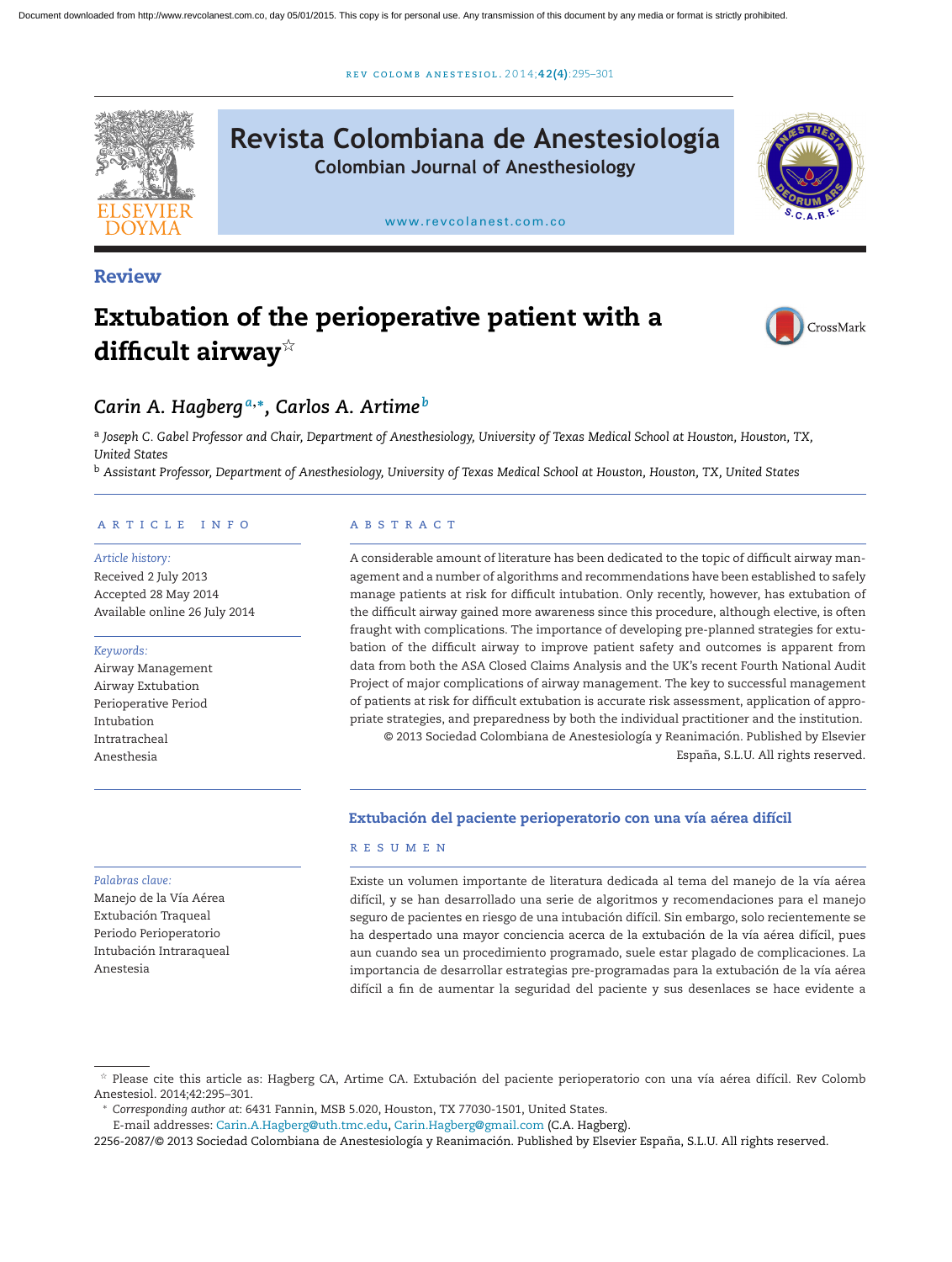partir de los datos del *ASA Closed Claims Analysis* y del reciente Cuarto Proyecto Nacional de Auditoría del Reino Unido sobre complicaciones mayores en el manejo de la vía aérea. La clave para un manejo exitoso de los pacientes en riesgo de extubación difícil es efectuar una evaluación precisa de riesgo, aplicar estrategias apropiadas y la preparación tanto del médico como de la institución.

© 2013 Sociedad Colombiana de Anestesiología y Reanimación. Publicado por Elsevier España, S.L.U. Todos los derechos reservados.

# **Introduction**

Over the last 20 years, much of the attention on difficult airway management has been focused on intubation. The development of Practice Guidelines for Management of the Difficult Airway and the Difficult Airway Algorithm by the American Society of Anesthesiologists (ASA) Difficult Airway Task Force in 1993 has led to improved outcomes associated with airway-related complications at induction. $1,2$  Successful management of the difficult airway, however, does not end with placement of an endotracheal tube (ETT). Analysis of the ASA Closed Claims database has shown that the trend of improved outcomes at induction and intubation has not been seen at extubation. $^2$  Airway management complications are not confined to the US. As was made evident in the recent 4th National Audit Project report of the Royal College of Anesthetists in the United Kingdom, safe extubation is by no means guaranteed. $3,4$  This report demonstrated that one third of major complications of airway management occurred at extubation or in the recovery room with a mortality rate of 5%. The most common problem was airway obstruction, with causes including laryngospasm and airway edema.[3](#page-5-0) Poor anticipation of an at-risk extubation and poor planning for management after intubation were found to be common contributing factors. $3-5$  Data such as this has led to increased recognition for the need to develop strategies for the safe and successful extubation of patients with a difficult airway.

In 2012, the Difficult Airway Society (DAS) published the first comprehensive guidelines for management of tra-cheal extubation in adult perioperative practice.<sup>[6](#page-5-0)</sup> While not explicitly focused on extubation of the difficult airway, the guidelines included recommendations and strategies for "atrisk" extubations. In all versions ofthe ASA Practice Guidelines for Management of the Difficult Airway, including the most recent revision in 2013, formulation of an extubation strategy for the difficult airway is recommended. $1,7,8$  This strategy should include a consideration of clinical factors which may adversely affect ventilation post-extubation, and an airway management plan that can be implemented if extubation fails[.7](#page-5-0)

Extubation failure refers to the inability to tolerate removal of an ETT due to airway obstruction after intubation.<sup>[5,9](#page-5-0)</sup> Possible mechanisms for this include laryngospasm, laryngeal edema, tracheomalacia, and upper airway collapse due to edema, hematoma, or residual anesthetic effects.<sup>[5](#page-5-0)</sup> This should be differentiated from a failure to wean from venti-latory support.<sup>[10](#page-5-0)</sup> Patients who fail to meet extubation criteria during spontaneous breathing trials should not be extubated regardless of the presence of a difficult airway.<sup>[11](#page-5-0)</sup> On the other hand, usual weaning indices are poorly predictive of extubation failure because they do not assess airway patency. $12$ 

The difficult airway poses multiple challenges at extubation. Many conditions associated with difficult mask ventilation and/or intubation may also predispose to a higher risk for failed extubation.[5,13,14](#page-5-0) Reintubation then poses a greater challenge in the difficult airway. Because of the potential for serious morbidity related to failed extubation if reintubation is not quickly achieved, anesthesia practitioners must: (1) be armed with techniques that successfully address the specific challenges in extubation of the difficult airway, and (2) appreciate the potential complications associated with extubation. Determining which patients are at risk for extubation failure and a discussion of the strategies that can be used to aid in reintubation of the difficult airway is the focus of this review.

### **Methods**

This article is a non-systematic review of the literature regarding extubation of the difficult airway. Targeted literature searches were carried out using databases (PubMed and Medline) and a search engine (Google Scholar). Expert opinion in the form of textbooks and editorials were included.

#### *Recognizing the difficult airway at extubation*

The first challenge when formulating an extubation plan is to determine whether one is dealing with a difficult airway or not. A difficult airway, as defined in the ASA Practice Guidelines, is "the clinical situation in which a conventionally trained anesthesiologist experiences difficulty with facemask ventilation of the upper airway, difficulty with tracheal intubation, or both".<sup>7</sup> Clearly, if difficulty with mask ventilation or endotracheal intubation was encountered at induction, particular caution should be exercised at the time of extubation due to the expected difficulty of reintubation, if needed. Often, a higher rate of failed extubation is seen in this scenario due to airway trauma as a result of multiple attempts at securing the airway at induction. Airway edema and swelling from the multiple attempts can lead to obstruction after extubation and an inability to adequately ventilate.

On the other hand, there may have been no difficulty with the initial airway management, but because of changes to the airway that have occurred during or after surgery, difficulty may be encountered at extubation. It is important to remember that simply because an airway was easy to manage at the start of an anesthetic, does not mean that airway management will be easy after completion of surgery.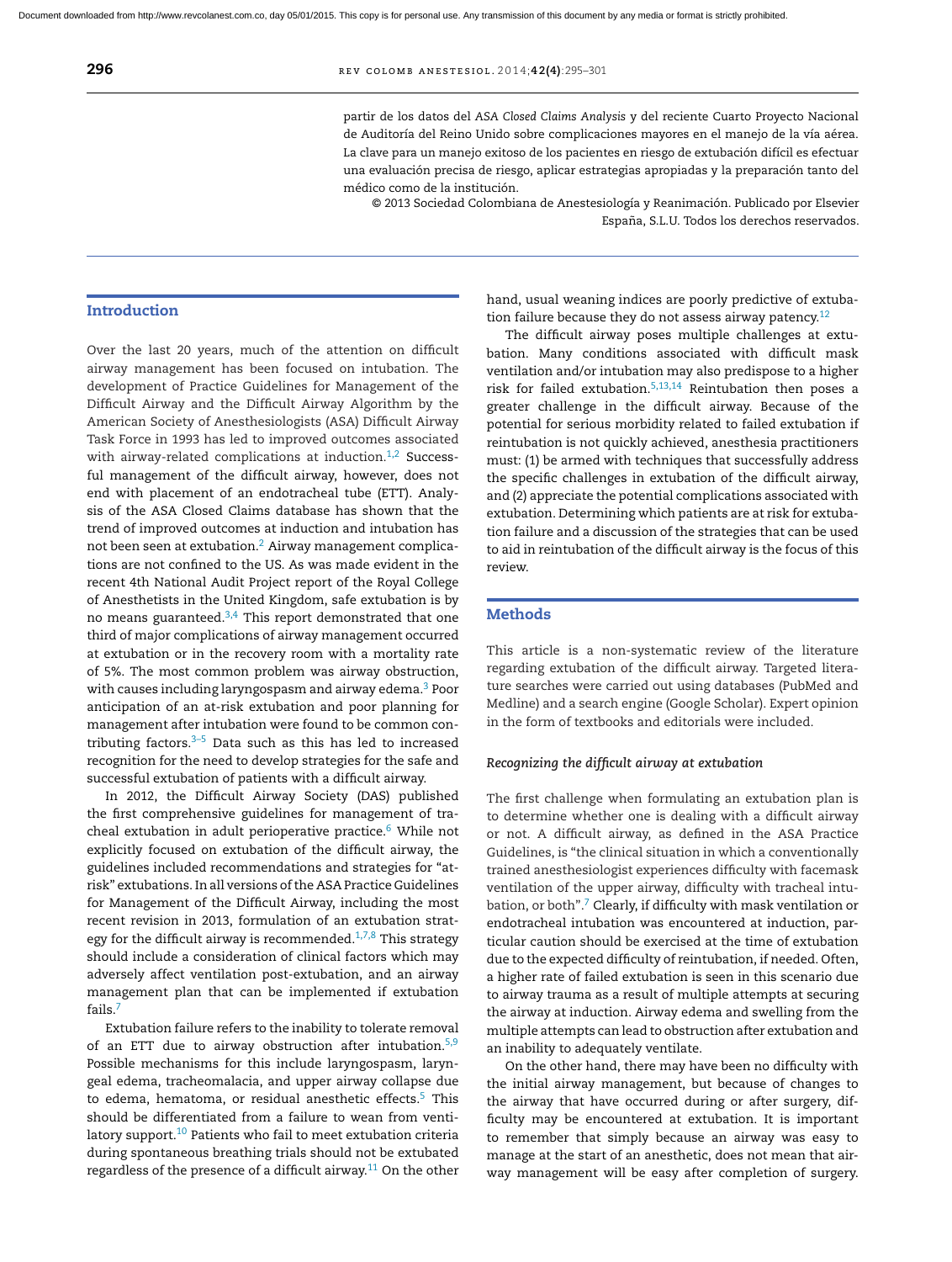| Table 1 - Airway risk factors from the difficult airway<br>society guidelines for management of tracheal<br>extubation. |
|-------------------------------------------------------------------------------------------------------------------------|
| Pre-existing airway difficulties                                                                                        |
| Difficult mask ventilation at induction                                                                                 |
| Difficult tracheal intubation at induction                                                                              |

- History of difficult airway management Obesity/Obstructive sleep apnea Increased risk for aspiration of gastric contents
- *Perioperative airway deterioration* Surgical factors (anatomical distortion, hemorrhage, hematoma, edema) Non-surgical factors (dependent edema due to positioning, airway trauma from prior airway management, aggressive fluid management) *Restricted airway access* Halo fixation
- Mandibulomaxillary fixation Surgical implants Cervical collar Large head/neck dressings

Adapted from Popat et al.<sup>6</sup>

Thyroidectomy, carotid endarterectomy, anterior cervical spine procedures, and maxillofacial surgery are only a few examples of surgical procedures performed around the airway that can lead to a difficult airway at extubation.<sup>15-18</sup> Many extubation problems associated with these surgical procedures involve postoperative bleeding, nerve damage, or direct tissue trauma. The anesthesia practitioner should also be careful of devices placed near the airway intraand post-operatively, (e.g., cervical collars, maxillomandibular fixation, or large dressings on the head or neck). These devices may restrict airway access and lead to difficulty with reintubation.<sup>[19](#page-5-0)</sup>

Airway risk factors for extubation failure are summarized in the DAS guidelines (Table 1). The presence of pre-existing airway difficulties (including obesity/OSA and elevated risk for aspiration of gastric contents), perioperative airway deterioration (anatomical distortion, edema, or hemorrhage due to surgical or non-surgical factors), and/or restricted airway access lead to an "at-risk" extubation algorithm that aims to minimize the risk of extubation failure and provide a strategy for reintubation, if necessary[.6](#page-5-0)

Certain co-existing medical conditions may also cause problems at the time of extubation, including rheumatoid arthritis, obstructive sleep apnea (OSA), hypoventilation disorders, neuromuscular conditions, and depressed levels of consciousness (Table 2).[5,20–24](#page-5-0) General risk factors, such as impaired respiratory or cardiovascular function, neuromuscular impairment, hypo- or hyperthermia, and metabolic derangements can also complicate extubation.<sup>[6](#page-5-0)</sup>

#### *Deciding to proceed with extubation*

Deciding to extubate a patient with a known or suspected difficult airway can be problematic. The main goal of extubating the difficult airway, as any airway, is to avoid reintubation, if at all possible. This goal is extremely important when faced with

| Obesity and obstructive sleep apnea |
|-------------------------------------|
| Hypoventilation disorders           |
| Obesity hypoventilation syndrome    |
| COPD                                |
| Neuromuscular diseases              |
| Head and neck pathology             |
| Head/neck neoplasm                  |
| History of head/neck radiation      |
| Pregnancy                           |
| Rheumatoid arthritis                |
| Decreased neck mobility             |
| Laryngeal deviation                 |
| Cricoarytenoid joint arthritis      |
| Laryngeal rheumatoid nodules        |
| Depressed levels of consciousness   |

a difficult airway because reintubation is almost always more hazardous. At the time of reintubation, one may be faced with emergent situations such as poor oxygenation and/or ventilation, an uncooperative patient, a compromised airway, and inadequate expert help if reintubation takes place outside of the operating room. $^{25}$  If not properly addressed, the above factors combined with a difficult airway may lead to a less than desirable outcome.

Prior to extubation, the usual criteria should be met, including hemodynamic stability, satisfactory oxygen carrying capacity, normothermia, adequate respiratory rate and tidal volume, good oxygen saturation, and a conscious, alert patient who is able to clear secretions, protect the airway, and main-tain airway patency (Table 3). <sup>[26,27](#page-5-0)</sup> Patients at high risk for failed extubation are those with any potential for hypoventilation, ventilation/perfusion mismatch, failure of pulmonary toilet, or airway obstruction. One should also take into consideration the patient's future operative schedule – it makes no sense to extubate a patient with a difficult airway and later find out that the patient will be returning the next morning for follow-up surgery.

Two maneuvers common to anesthetic practice are often performed when determining the feasibility of extubation. The first is the performance of direct laryngoscopy prior to extubation.<sup>[28](#page-5-0)</sup> This practice is frequently cited as a way to evaluate the airway prior to extubation for edema and to assess the feasibility of reintubation and is recommended in the DAS

| Table 3 – Routine extubation criteria.                                                                                                                                                                                                                                 |
|------------------------------------------------------------------------------------------------------------------------------------------------------------------------------------------------------------------------------------------------------------------------|
| Respiratory rate <30 breaths per minute<br>Negative inspiratory force >20 mmHg<br>Vital capacity >15 mL/kg<br>Tidal volume >6 mL/kg<br>Hemodynamically stable with no significant inotropic support<br>Adequate gas exchange (baseline $O_2$ saturation $\geq$ 93%; no |
| significant acidosis by arterial blood gas, if applicable)<br>Adequate neuromuscular block reversal (5 s sustained head lift)                                                                                                                                          |
|                                                                                                                                                                                                                                                                        |

Adapted from Ferrario et al.<sup>2</sup>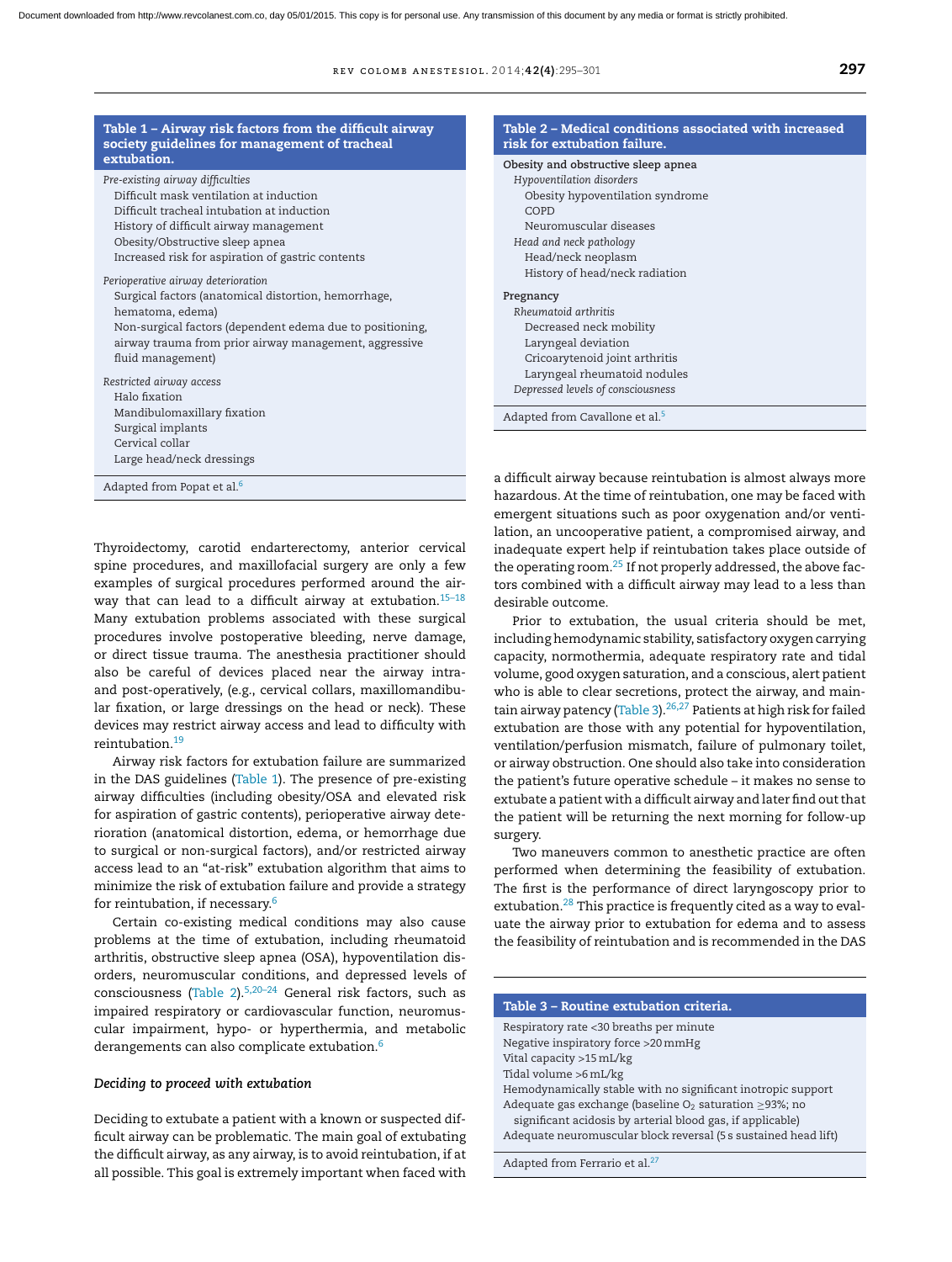guidelines in combination with suctioning of the larynx prior to extubation. $5,6$  While laryngoscopy prior to extubation may facilitate suctioning or provide some information about the degree of laryngeal edema when a small ETT is used, $5$  the authors believe that, in most cases, this practice is of limited value for assessing airway patency or ease of reintubation. The reason for this is that the ETT blocks the laryngoscopist's view of the laryngeal inlet and the airway anatomy is deformed by the ETT in situ, leading to an inability to adequately gauge the degree of laryngeal edema and an underestimation of the difficulty of reintubation. No studies have shown that laryngoscopy prior to extubation decreases the incidence of reintubation.

The second maneuver commonly performed is the "cuffleak test". A qualitative cuff-leak test is accomplished by removing a spontaneously ventilating patient from the ventilation circuit, deflating the ETT cuff and occluding the end of the ETT with a finger. $29,30$  If no significant laryngeal edema is present, the patient will be able to breathe around the ETT, as evidenced by auscultation of breath sounds or by the measurement of exhaled  $CO<sub>2</sub>$  from the oral cavity.<sup>[31](#page-5-0)</sup> This test should be performed with caution, as negative pressure pulmonary edema could result if the patient takes a deep breath and no leak is present. A quantitative cuff-leak test is accomplished by comparing the exhaled tidal volumes with the cuff inflated and deflated while the patient is on volume-control mechanical ventilation. A difference between the inflated and deflated tidal volumes of at least 10–25% or 110–130mL in an adult suggests a low probability of laryngeal edema. $32-34$  Higher cut-off values may be useful in patients with a difficult airway in whom difficulty with reintubation is expected. $5$  A meta-analysis of the cuff-leak test has shown moderate accuracy of the test for predicting post-extubation stridor and low accuracy for predicting the need for reintubation.<sup>[35](#page-5-0)</sup> In the difficult airway, however, where the pre-test probability of extubation failure is greater, the cuff-leak test may still provide valuable clinical information to assist in the decision of whether or not to proceed with extubation.

In the authors' opinion, a cuff-leak test should be performed on any patient who is felt to be at-risk for extubation failure. While the presence of a cuff leak does not necessarily guarantee successful extubation, the strategic extubation of a difficult airway in the presence of a cuff leak is reasonable. In the absence of a cuff leak, controlled extubation over an airway exchange catheter (AEC) is a consideration; however, it may be prudent to delay extubation if reintubation is expected to be particularly difficult, especially if it is felt that conditions may improve in time. For example, if patient positioning intraoperatively has led to dependent edema of the airway, positioning in a head-up position for a number of hours may decrease airway swelling and result in the development of a cuff leak. Extubation might also be delayed when the lack of a cuff leak is thought to be due to airway inflammation as a result of traumatic intubation or upper airway, maxillofacial, or neck surgery. In these situations, there is some evidence for the administration of corticosteroids at least 4h prior to extubation.<sup>[36,37](#page-5-0)</sup> Patients with a difficult airway who persistently fail the cuff-leak test may be considered for tracheostomy.

#### *Strategies for extubation of the difficult airway*

Once the decision has been made that the difficult airway patient can be weaned from ventilatory support and extubated, strategies for a safe extubation can be formulated. The anesthesia practitioner must understand the various options for extubation and formulate a plan of action to regain control of the airway if extubation fails. Benumof considers the optimum approach to difficult airway extubation to be a controlled, step-by-step, and reversible withdrawal of the airway support – an approach the authors are in agreement with[.38](#page-6-0)

The ASA Task Force on Management of the Difficult Airway recommends consideration of the risks and benefits of an awake extubation vs. extubation in the deeply anesthetized state.[7](#page-5-0) The so-called "deep extubation" has been described in patients with difficult airways. Extubation of a patient while in a deep plane of anesthesia has been widely taught as a means to decrease the risk of laryngospasm or bronchospasm, but there are no adequate studies indicating any real benefit from this approach. While a deep extubation may decrease the risk of coughing and "bucking" prior to extubation, the risk of airway obstruction due to the effects of deep anesthesia on pharyngeal muscle tone is significant.<sup>39</sup> A survey of anesthesiologists in the United States identified the difficult airway as the most common contraindication for deep extubation, $40$ and the authors agree that this practice should generally be discouraged in the face of a difficult airway. Awake extubation is the most appropriate method of removing the ETT in most patients with a difficult airway.

Some practitioners choose not to take any special precautions when extubating the difficult airway with the notion that reintubation is facilitated by prior knowledge of the initial intubation. This "sink or swim" approach is discouraged primarily because the assumption that the technique used for the first successful intubation will be effective for reintubation is incorrect. The airway is dynamic and a completely different airway may be encountered the second time around.

An alternative strategy for extubation in patients with a difficult airway that is mentioned in the ASA Practice Guidelines involves the placement of a stylet-type device or "bougie" through the ETT and removing the ETT over the stylet. $7$  The stylet is left in the airway until the risk of extubation failure is no longer significant; if reintubation becomes necessary, the stylet is used as a guide over which an ETT is advanced. Many devices have been used in the extubation of the difficult airway including bronchoscopes, nasogastric tubes, gum elastic bougies, and suction tubes.<sup>[6,15,41](#page-5-0)</sup> Most of these devices were first described for ETT exchange and many are still used for that purpose.

Airway exchange catheters (AECs) are long, hollow, semirigid catheters that are designed for ETT exchange, but make ideal catheters for extubation of the difficult airway. There are numerous manufacturers of these types of catheters, but all are based on the same principle: a long, hollow tube is inserted into the in situ ETT to a predetermined depth, the ETT is removed over the catheter, and the catheter remains in place to act as a guide to intubation if reintubation is necessary, to insufflate oxygen via jet ventilation, or to intermittently measure end tidal  $CO<sub>2</sub>$  from the trachea.<sup>18,42–45</sup> These products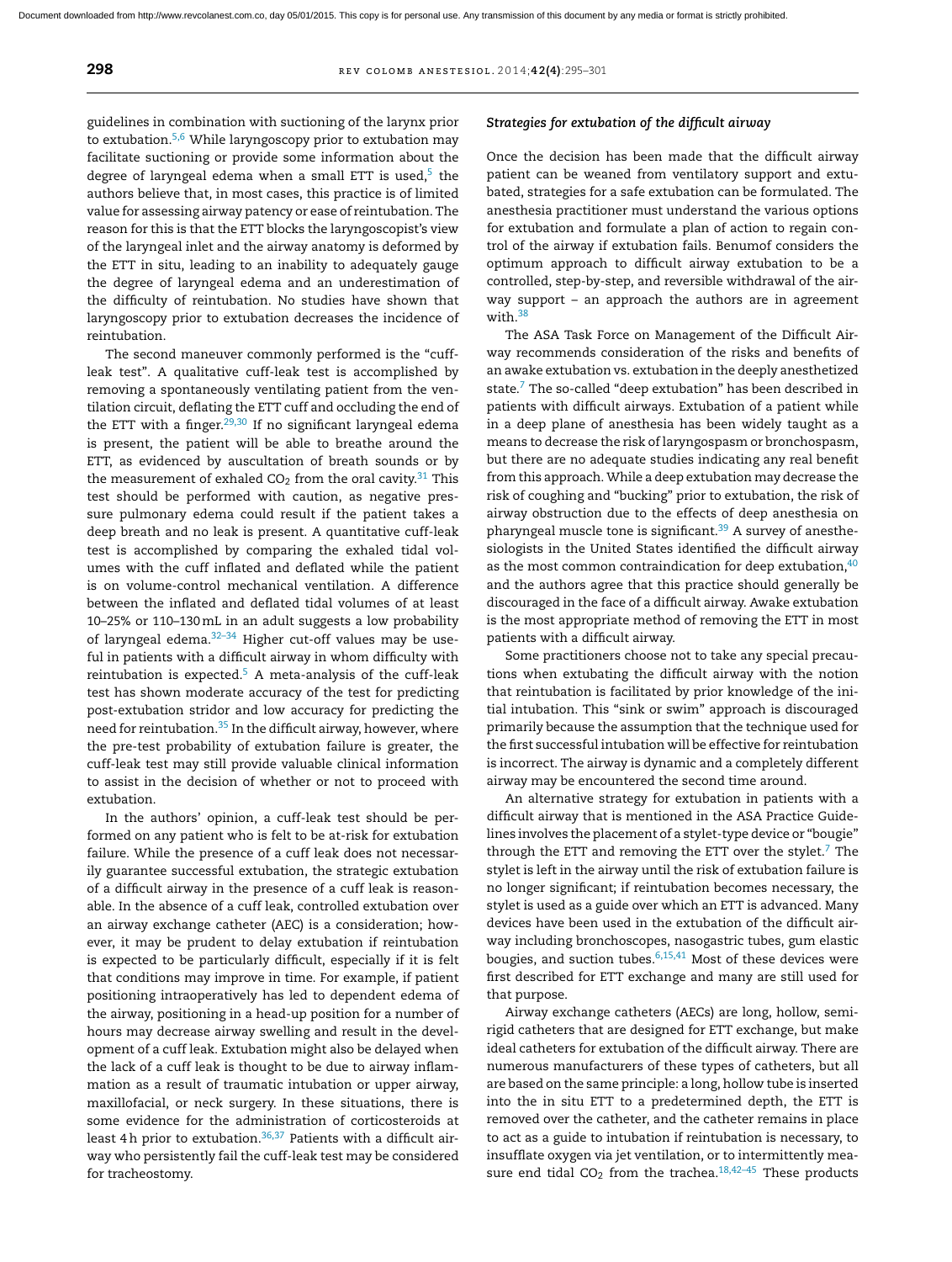

**Cook Critical Care, Bloomington, IN).**

come in a variety of sizes and have different features depending on the manufacturer. The AEC used most frequently is the Cook AEC (Cook Critical Care, Bloomington, IN; Fig. 1). One study of 51 patients reintubated over a Cook AEC after failed extubation demonstrated a 92% reintubation success rate, with 87% reintubated on the first attempt.<sup>[44](#page-6-0)</sup>

The recommended size of Cook AEC for use in most adult patients is 11 Fr. This size AEC is well tolerated by an awake patient and allows for reintubation with ETTs as small as 4.5mm internal diameter (ID). Larger patients can usually accommodate a 14 Fr AEC, which will allow for reintubation with an ETT with at least a 5.5mm ID. If it is known that ETT exchange is required (e.g., secondary to a ruptured cuff, resulting in a cuff leak), it may be prudent to use the larger diameter AEC. Smaller AECs can easily be used for the purposes of possible reintubation are usually tolerated without airway topicalization.<sup>44</sup> If necessary, 4% lidocaine can be instilled through the AEC to topicalize the trachea or applied directly to the vocal cords in order to increase tolerance of the AEC. These maneuvers should be performed while the patient is still anesthetized to prevent forceful coughing. Once placed, AECs should be taped in place to prevent migration or accidental extubation. The AEC should be well labeled, as they can be easily mistaken for a feeding tube due to their diameter and color.

Cook AECs come with two Rapi-Fit® adapters: one with a 15mm connector for connection to the anesthesia circuit or Ambu Bag and one with a Luer Lock connector for jet ventilation. Prior to use of an AEC for either oxygenation, ventilation, or reintubation, appropriate placement should be confirmed by visualization (with direct or indirect laryngoscopy) or by capnography. The catheters have distance markings to allow proper depth determination. These catheters should be inserted to a 20–22 cm depth (no greater than 25 cm) when used for orotracheal intubation; when used for nasotracheal intubation, a depth of 27 – 30 cm is appropriate. Too deep a placement may result in bronchial perforation and resultant pneumothorax, which is the most significant complication associated with the use of AECs, with one study showing a rate of 1.5%.<sup>46</sup> Due to the risk of barotrauma, oxygen insufflation or jet ventilation should only be utilized as a life-saving measure and only in the presence of an unobstructed upper airway.[6,47,48](#page-5-0)

When reintubation over an AEC is attempted, simultaneous direct or video laryngoscopy is recommended in order to retract the soft tissue and facilitate advancement of the ETT over the AEC.<sup>49</sup> The smallest effective size ETT should be used in order to minimize impingement of the ETT on laryngeal structures. If a larger ETT is necessary, the Aintree Intubation CatheterTM (Cook Critical Care, Bloomington, IN) can be used to minimize the gap between the AEC and the ETT, facilitating advancement of the ETT through the glottis.<sup>[50](#page-6-0)</sup> Alternatively, the Parker Flex-Tip<sup>TM</sup> ETT (Parker Medical, Englewood, CO), designed with a soft, curved, anteriorly located bevel, minimizes the gap between the AEC and the lumen of the ETT, allowing smooth passage into the trachea. $27,51$ 

#### *Monitoring after extubation*

It is important to note that extubation failure may not occur immediately after tracheal extubation and, as such, the patient with a difficult airway should be closely monitored during transport and in the recovery area. Otherwise, airway obstruction may go undetected until a severe adverse outcome has occurred. The NAP4 study attributed a significant number of adverse outcomes to a lack of adequate postoperative monitoring.<sup>[3,5](#page-5-0)</sup> Continuous standard monitoring (telemetry, pulse oximetry) is required and capnography should be available.<sup>[5,6](#page-5-0)</sup> Some patients at particularly high-risk (e.g., those with OSA or rheumatoid arthritis) may need close monitoring for an extended period of time, as long as 24–48 h.<sup>5</sup> All necessary equipment for reintubation should be readily available n the recovery area, including equipment for invasive airway access.

# **Conclusion**

Extubation of the trachea is not without risk. The anesthesia practitioner should take many considerations into account, including the ease of the initial intubation, the patient's medical status, the setting in which the extubation is going to occur, and finally, their skills and preferences. The potential for reintubation following extubation of a difficult airway is always present. The extubation strategy should carry low risk and minimal patient discomfort, and should optimize the objectives of airway access, oxygenation, and ventilation. Tracheal reintubation over AECs is neither without complications nor always successful; therefore, those who use these devices should be familiar with the equipment and their techniques, their potential complications, and alternatives in case of reintubation failure. The anesthesia practitioner should be familiar with the extubation strategies developed by the ASA Task Force on Management of the Difficult Airway and the Difficult Airway Society. Finally, high-risk patients should be identified whenever possible.

# **Funding**

None.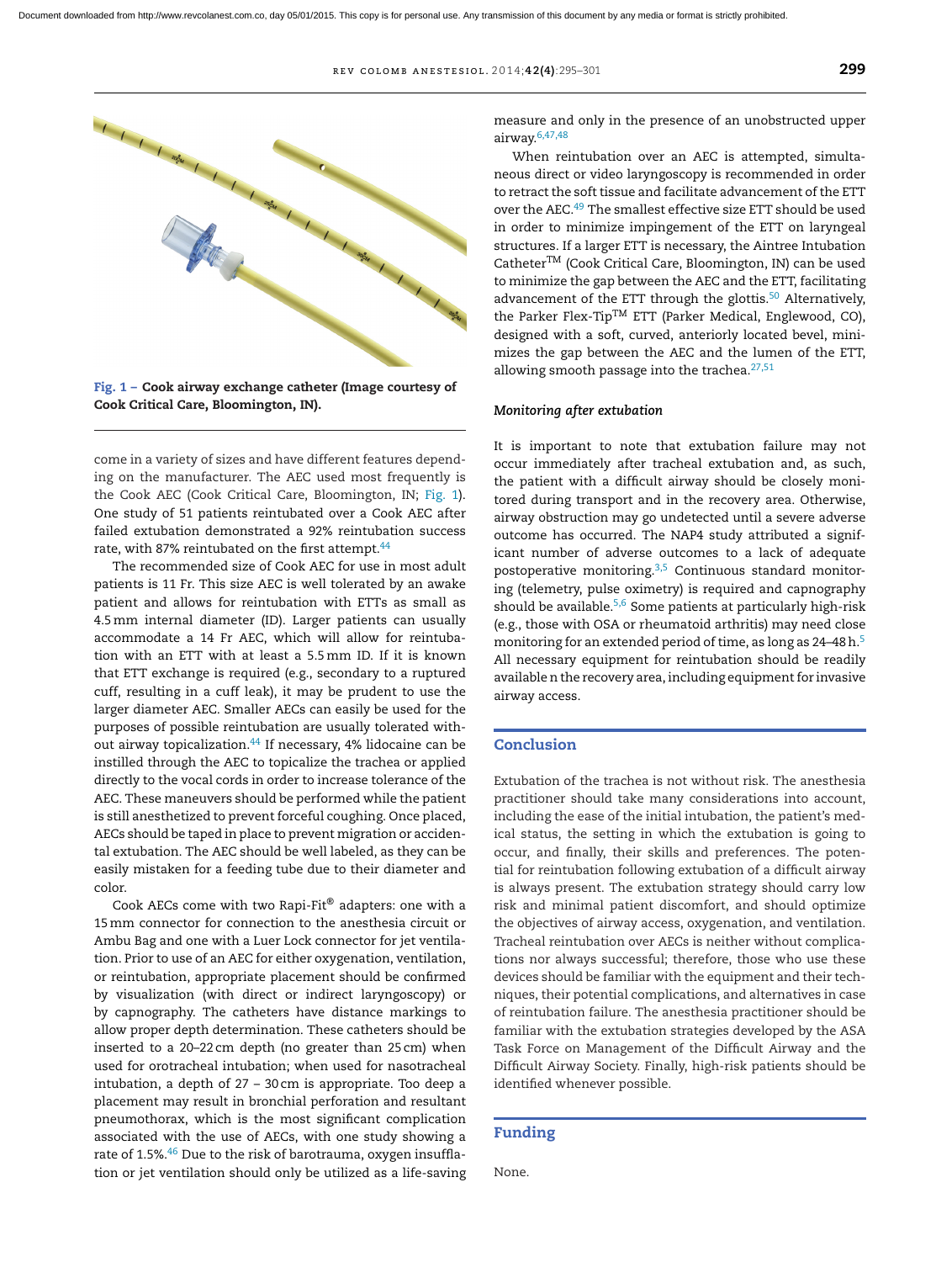# <span id="page-5-0"></span>**Conflict of interest**

Carin Hagberg is an unpaid consultant for Ambu A/S and has research grants from Ambu A/S, Cadence Pharmaceuticals, and King Systems. Carlos Artime is a member of the Speakers' Bureau for Mylan Pharmaceuticals and has a research grant from Cadence Pharmaceuticals.

#### r e f e r enc e s

- 1. [American](http://refhub.elsevier.com/S2256-2087(14)00073-X/sbref0005) [Society](http://refhub.elsevier.com/S2256-2087(14)00073-X/sbref0005) [of](http://refhub.elsevier.com/S2256-2087(14)00073-X/sbref0005) [Anesthesiologists](http://refhub.elsevier.com/S2256-2087(14)00073-X/sbref0005) [Task](http://refhub.elsevier.com/S2256-2087(14)00073-X/sbref0005) [Force](http://refhub.elsevier.com/S2256-2087(14)00073-X/sbref0005) [on](http://refhub.elsevier.com/S2256-2087(14)00073-X/sbref0005) [Management](http://refhub.elsevier.com/S2256-2087(14)00073-X/sbref0005) [of](http://refhub.elsevier.com/S2256-2087(14)00073-X/sbref0005) [the](http://refhub.elsevier.com/S2256-2087(14)00073-X/sbref0005) [Difficult](http://refhub.elsevier.com/S2256-2087(14)00073-X/sbref0005) [Airway.](http://refhub.elsevier.com/S2256-2087(14)00073-X/sbref0005) [Practice](http://refhub.elsevier.com/S2256-2087(14)00073-X/sbref0005) [guidelines](http://refhub.elsevier.com/S2256-2087(14)00073-X/sbref0005) [for](http://refhub.elsevier.com/S2256-2087(14)00073-X/sbref0005) [management](http://refhub.elsevier.com/S2256-2087(14)00073-X/sbref0005) [of](http://refhub.elsevier.com/S2256-2087(14)00073-X/sbref0005) [the](http://refhub.elsevier.com/S2256-2087(14)00073-X/sbref0005) [difficult](http://refhub.elsevier.com/S2256-2087(14)00073-X/sbref0005) [airway.](http://refhub.elsevier.com/S2256-2087(14)00073-X/sbref0005) [A](http://refhub.elsevier.com/S2256-2087(14)00073-X/sbref0005) [report](http://refhub.elsevier.com/S2256-2087(14)00073-X/sbref0005) [by](http://refhub.elsevier.com/S2256-2087(14)00073-X/sbref0005) [the](http://refhub.elsevier.com/S2256-2087(14)00073-X/sbref0005) [American](http://refhub.elsevier.com/S2256-2087(14)00073-X/sbref0005) [Society](http://refhub.elsevier.com/S2256-2087(14)00073-X/sbref0005) [of](http://refhub.elsevier.com/S2256-2087(14)00073-X/sbref0005) [Anesthesiologists](http://refhub.elsevier.com/S2256-2087(14)00073-X/sbref0005) [Task](http://refhub.elsevier.com/S2256-2087(14)00073-X/sbref0005) [Force](http://refhub.elsevier.com/S2256-2087(14)00073-X/sbref0005) [on](http://refhub.elsevier.com/S2256-2087(14)00073-X/sbref0005) [Management](http://refhub.elsevier.com/S2256-2087(14)00073-X/sbref0005) [of](http://refhub.elsevier.com/S2256-2087(14)00073-X/sbref0005) [the](http://refhub.elsevier.com/S2256-2087(14)00073-X/sbref0005) [Difficult](http://refhub.elsevier.com/S2256-2087(14)00073-X/sbref0005) [Airway.](http://refhub.elsevier.com/S2256-2087(14)00073-X/sbref0005) [Anesthesiology.](http://refhub.elsevier.com/S2256-2087(14)00073-X/sbref0005) [1993;78:597–602.](http://refhub.elsevier.com/S2256-2087(14)00073-X/sbref0005)
- 2. [Peterson](http://refhub.elsevier.com/S2256-2087(14)00073-X/sbref0010) [GN,](http://refhub.elsevier.com/S2256-2087(14)00073-X/sbref0010) [Domino](http://refhub.elsevier.com/S2256-2087(14)00073-X/sbref0010) [KB,](http://refhub.elsevier.com/S2256-2087(14)00073-X/sbref0010) [Caplan](http://refhub.elsevier.com/S2256-2087(14)00073-X/sbref0010) [RA,](http://refhub.elsevier.com/S2256-2087(14)00073-X/sbref0010) [Posner](http://refhub.elsevier.com/S2256-2087(14)00073-X/sbref0010) [KL,](http://refhub.elsevier.com/S2256-2087(14)00073-X/sbref0010) [Lee](http://refhub.elsevier.com/S2256-2087(14)00073-X/sbref0010) [LA,](http://refhub.elsevier.com/S2256-2087(14)00073-X/sbref0010) [Cheney](http://refhub.elsevier.com/S2256-2087(14)00073-X/sbref0010) [FW.](http://refhub.elsevier.com/S2256-2087(14)00073-X/sbref0010) [Management](http://refhub.elsevier.com/S2256-2087(14)00073-X/sbref0010) [of](http://refhub.elsevier.com/S2256-2087(14)00073-X/sbref0010) [the](http://refhub.elsevier.com/S2256-2087(14)00073-X/sbref0010) [difficult](http://refhub.elsevier.com/S2256-2087(14)00073-X/sbref0010) [airway:](http://refhub.elsevier.com/S2256-2087(14)00073-X/sbref0010) [a](http://refhub.elsevier.com/S2256-2087(14)00073-X/sbref0010) [closed](http://refhub.elsevier.com/S2256-2087(14)00073-X/sbref0010) [claims](http://refhub.elsevier.com/S2256-2087(14)00073-X/sbref0010) [analysis.](http://refhub.elsevier.com/S2256-2087(14)00073-X/sbref0010) [Anesthesiology.](http://refhub.elsevier.com/S2256-2087(14)00073-X/sbref0010) [2005;103:33–9.](http://refhub.elsevier.com/S2256-2087(14)00073-X/sbref0010)
- 3. [Cook](http://refhub.elsevier.com/S2256-2087(14)00073-X/sbref0015) [TM,](http://refhub.elsevier.com/S2256-2087(14)00073-X/sbref0015) [Woodall](http://refhub.elsevier.com/S2256-2087(14)00073-X/sbref0015) [N,](http://refhub.elsevier.com/S2256-2087(14)00073-X/sbref0015) [Frerk](http://refhub.elsevier.com/S2256-2087(14)00073-X/sbref0015) [C,](http://refhub.elsevier.com/S2256-2087(14)00073-X/sbref0015) [Fourth](http://refhub.elsevier.com/S2256-2087(14)00073-X/sbref0015) [National](http://refhub.elsevier.com/S2256-2087(14)00073-X/sbref0015) [Audit](http://refhub.elsevier.com/S2256-2087(14)00073-X/sbref0015) [Project.](http://refhub.elsevier.com/S2256-2087(14)00073-X/sbref0015) [Major](http://refhub.elsevier.com/S2256-2087(14)00073-X/sbref0015) [complications](http://refhub.elsevier.com/S2256-2087(14)00073-X/sbref0015) [of](http://refhub.elsevier.com/S2256-2087(14)00073-X/sbref0015) [airway](http://refhub.elsevier.com/S2256-2087(14)00073-X/sbref0015) [management](http://refhub.elsevier.com/S2256-2087(14)00073-X/sbref0015) [in](http://refhub.elsevier.com/S2256-2087(14)00073-X/sbref0015) [the](http://refhub.elsevier.com/S2256-2087(14)00073-X/sbref0015) [UK:](http://refhub.elsevier.com/S2256-2087(14)00073-X/sbref0015) [results](http://refhub.elsevier.com/S2256-2087(14)00073-X/sbref0015) [of](http://refhub.elsevier.com/S2256-2087(14)00073-X/sbref0015) [the](http://refhub.elsevier.com/S2256-2087(14)00073-X/sbref0015) [Fourth](http://refhub.elsevier.com/S2256-2087(14)00073-X/sbref0015) [National](http://refhub.elsevier.com/S2256-2087(14)00073-X/sbref0015) [Audit](http://refhub.elsevier.com/S2256-2087(14)00073-X/sbref0015) [Project](http://refhub.elsevier.com/S2256-2087(14)00073-X/sbref0015) [of](http://refhub.elsevier.com/S2256-2087(14)00073-X/sbref0015) [the](http://refhub.elsevier.com/S2256-2087(14)00073-X/sbref0015) [Royal](http://refhub.elsevier.com/S2256-2087(14)00073-X/sbref0015) [College](http://refhub.elsevier.com/S2256-2087(14)00073-X/sbref0015) [of](http://refhub.elsevier.com/S2256-2087(14)00073-X/sbref0015) [Anaesthetists](http://refhub.elsevier.com/S2256-2087(14)00073-X/sbref0015) [and](http://refhub.elsevier.com/S2256-2087(14)00073-X/sbref0015) [the](http://refhub.elsevier.com/S2256-2087(14)00073-X/sbref0015) [Difficult](http://refhub.elsevier.com/S2256-2087(14)00073-X/sbref0015) [Airway](http://refhub.elsevier.com/S2256-2087(14)00073-X/sbref0015) [Society.](http://refhub.elsevier.com/S2256-2087(14)00073-X/sbref0015) [Part](http://refhub.elsevier.com/S2256-2087(14)00073-X/sbref0015) [1:](http://refhub.elsevier.com/S2256-2087(14)00073-X/sbref0015) [anaesthesia.](http://refhub.elsevier.com/S2256-2087(14)00073-X/sbref0015) [Br](http://refhub.elsevier.com/S2256-2087(14)00073-X/sbref0015) [J](http://refhub.elsevier.com/S2256-2087(14)00073-X/sbref0015) [Anaesth.](http://refhub.elsevier.com/S2256-2087(14)00073-X/sbref0015) [2011;106:617](http://refhub.elsevier.com/S2256-2087(14)00073-X/sbref0015)–[31.](http://refhub.elsevier.com/S2256-2087(14)00073-X/sbref0015)
- 4. [Cook](http://refhub.elsevier.com/S2256-2087(14)00073-X/sbref0020) [TM,](http://refhub.elsevier.com/S2256-2087(14)00073-X/sbref0020) [Woodall](http://refhub.elsevier.com/S2256-2087(14)00073-X/sbref0020) [N,](http://refhub.elsevier.com/S2256-2087(14)00073-X/sbref0020) [Harper](http://refhub.elsevier.com/S2256-2087(14)00073-X/sbref0020) [J,](http://refhub.elsevier.com/S2256-2087(14)00073-X/sbref0020) [Benger](http://refhub.elsevier.com/S2256-2087(14)00073-X/sbref0020) [J,](http://refhub.elsevier.com/S2256-2087(14)00073-X/sbref0020) [Fourth](http://refhub.elsevier.com/S2256-2087(14)00073-X/sbref0020) [National](http://refhub.elsevier.com/S2256-2087(14)00073-X/sbref0020) [Audit](http://refhub.elsevier.com/S2256-2087(14)00073-X/sbref0020) [Project.](http://refhub.elsevier.com/S2256-2087(14)00073-X/sbref0020) [Major](http://refhub.elsevier.com/S2256-2087(14)00073-X/sbref0020) [complications](http://refhub.elsevier.com/S2256-2087(14)00073-X/sbref0020) [of](http://refhub.elsevier.com/S2256-2087(14)00073-X/sbref0020) [airway](http://refhub.elsevier.com/S2256-2087(14)00073-X/sbref0020) [management](http://refhub.elsevier.com/S2256-2087(14)00073-X/sbref0020) [in](http://refhub.elsevier.com/S2256-2087(14)00073-X/sbref0020) [the](http://refhub.elsevier.com/S2256-2087(14)00073-X/sbref0020) [UK:](http://refhub.elsevier.com/S2256-2087(14)00073-X/sbref0020) [results](http://refhub.elsevier.com/S2256-2087(14)00073-X/sbref0020) [of](http://refhub.elsevier.com/S2256-2087(14)00073-X/sbref0020) [the](http://refhub.elsevier.com/S2256-2087(14)00073-X/sbref0020) [Fourth](http://refhub.elsevier.com/S2256-2087(14)00073-X/sbref0020) [National](http://refhub.elsevier.com/S2256-2087(14)00073-X/sbref0020) [Audit](http://refhub.elsevier.com/S2256-2087(14)00073-X/sbref0020) [Project](http://refhub.elsevier.com/S2256-2087(14)00073-X/sbref0020) [of](http://refhub.elsevier.com/S2256-2087(14)00073-X/sbref0020) [the](http://refhub.elsevier.com/S2256-2087(14)00073-X/sbref0020) [Royal](http://refhub.elsevier.com/S2256-2087(14)00073-X/sbref0020) [College](http://refhub.elsevier.com/S2256-2087(14)00073-X/sbref0020) [of](http://refhub.elsevier.com/S2256-2087(14)00073-X/sbref0020) [Anaesthetists](http://refhub.elsevier.com/S2256-2087(14)00073-X/sbref0020) [and](http://refhub.elsevier.com/S2256-2087(14)00073-X/sbref0020) [the](http://refhub.elsevier.com/S2256-2087(14)00073-X/sbref0020) [Difficult](http://refhub.elsevier.com/S2256-2087(14)00073-X/sbref0020) [Airway](http://refhub.elsevier.com/S2256-2087(14)00073-X/sbref0020) [Society.](http://refhub.elsevier.com/S2256-2087(14)00073-X/sbref0020) [Part](http://refhub.elsevier.com/S2256-2087(14)00073-X/sbref0020) [2:](http://refhub.elsevier.com/S2256-2087(14)00073-X/sbref0020) [intensive](http://refhub.elsevier.com/S2256-2087(14)00073-X/sbref0020) [care](http://refhub.elsevier.com/S2256-2087(14)00073-X/sbref0020) [and](http://refhub.elsevier.com/S2256-2087(14)00073-X/sbref0020) [emergency](http://refhub.elsevier.com/S2256-2087(14)00073-X/sbref0020) [departments.](http://refhub.elsevier.com/S2256-2087(14)00073-X/sbref0020) [Br](http://refhub.elsevier.com/S2256-2087(14)00073-X/sbref0020) [J](http://refhub.elsevier.com/S2256-2087(14)00073-X/sbref0020) [Anaesth.](http://refhub.elsevier.com/S2256-2087(14)00073-X/sbref0020) [2011;106:632–42.](http://refhub.elsevier.com/S2256-2087(14)00073-X/sbref0020)
- 5. [Cavallone](http://refhub.elsevier.com/S2256-2087(14)00073-X/sbref0025) [LF,](http://refhub.elsevier.com/S2256-2087(14)00073-X/sbref0025) [Vannucci](http://refhub.elsevier.com/S2256-2087(14)00073-X/sbref0025) [A.](http://refhub.elsevier.com/S2256-2087(14)00073-X/sbref0025) [Review](http://refhub.elsevier.com/S2256-2087(14)00073-X/sbref0025) [article:](http://refhub.elsevier.com/S2256-2087(14)00073-X/sbref0025) [extubation](http://refhub.elsevier.com/S2256-2087(14)00073-X/sbref0025) [of](http://refhub.elsevier.com/S2256-2087(14)00073-X/sbref0025) [the](http://refhub.elsevier.com/S2256-2087(14)00073-X/sbref0025) [difficult](http://refhub.elsevier.com/S2256-2087(14)00073-X/sbref0025) [airway](http://refhub.elsevier.com/S2256-2087(14)00073-X/sbref0025) [and](http://refhub.elsevier.com/S2256-2087(14)00073-X/sbref0025) [extubation](http://refhub.elsevier.com/S2256-2087(14)00073-X/sbref0025) [failure.](http://refhub.elsevier.com/S2256-2087(14)00073-X/sbref0025) [Anesth](http://refhub.elsevier.com/S2256-2087(14)00073-X/sbref0025) [Analg.](http://refhub.elsevier.com/S2256-2087(14)00073-X/sbref0025) [2013;116:368–83.](http://refhub.elsevier.com/S2256-2087(14)00073-X/sbref0025)
- 6. [Popat](http://refhub.elsevier.com/S2256-2087(14)00073-X/sbref0030) [M,](http://refhub.elsevier.com/S2256-2087(14)00073-X/sbref0030) [Mitchell](http://refhub.elsevier.com/S2256-2087(14)00073-X/sbref0030) [V,](http://refhub.elsevier.com/S2256-2087(14)00073-X/sbref0030) [Dravid](http://refhub.elsevier.com/S2256-2087(14)00073-X/sbref0030) [R,](http://refhub.elsevier.com/S2256-2087(14)00073-X/sbref0030) [Patel](http://refhub.elsevier.com/S2256-2087(14)00073-X/sbref0030) [A,](http://refhub.elsevier.com/S2256-2087(14)00073-X/sbref0030) [Swampillai](http://refhub.elsevier.com/S2256-2087(14)00073-X/sbref0030) [C,](http://refhub.elsevier.com/S2256-2087(14)00073-X/sbref0030) [Higgs](http://refhub.elsevier.com/S2256-2087(14)00073-X/sbref0030) [A.](http://refhub.elsevier.com/S2256-2087(14)00073-X/sbref0030) [Difficult](http://refhub.elsevier.com/S2256-2087(14)00073-X/sbref0030) [Airway](http://refhub.elsevier.com/S2256-2087(14)00073-X/sbref0030) [Society](http://refhub.elsevier.com/S2256-2087(14)00073-X/sbref0030) [Guidelines](http://refhub.elsevier.com/S2256-2087(14)00073-X/sbref0030) [for](http://refhub.elsevier.com/S2256-2087(14)00073-X/sbref0030) [the](http://refhub.elsevier.com/S2256-2087(14)00073-X/sbref0030) [management](http://refhub.elsevier.com/S2256-2087(14)00073-X/sbref0030) [of](http://refhub.elsevier.com/S2256-2087(14)00073-X/sbref0030) [tracheal](http://refhub.elsevier.com/S2256-2087(14)00073-X/sbref0030) [extubation.](http://refhub.elsevier.com/S2256-2087(14)00073-X/sbref0030) [Anaesthesia.](http://refhub.elsevier.com/S2256-2087(14)00073-X/sbref0030) [2012;67:318–40.](http://refhub.elsevier.com/S2256-2087(14)00073-X/sbref0030)
- 7. [Apfelbaum](http://refhub.elsevier.com/S2256-2087(14)00073-X/sbref0035) [JL,](http://refhub.elsevier.com/S2256-2087(14)00073-X/sbref0035) [Hagberg](http://refhub.elsevier.com/S2256-2087(14)00073-X/sbref0035) [CA,](http://refhub.elsevier.com/S2256-2087(14)00073-X/sbref0035) [Caplan](http://refhub.elsevier.com/S2256-2087(14)00073-X/sbref0035) [RA,](http://refhub.elsevier.com/S2256-2087(14)00073-X/sbref0035) [Blitt](http://refhub.elsevier.com/S2256-2087(14)00073-X/sbref0035) [CD,](http://refhub.elsevier.com/S2256-2087(14)00073-X/sbref0035) [Connis](http://refhub.elsevier.com/S2256-2087(14)00073-X/sbref0035) [RT,](http://refhub.elsevier.com/S2256-2087(14)00073-X/sbref0035) [Nickinovich](http://refhub.elsevier.com/S2256-2087(14)00073-X/sbref0035) [DG,](http://refhub.elsevier.com/S2256-2087(14)00073-X/sbref0035) [et](http://refhub.elsevier.com/S2256-2087(14)00073-X/sbref0035) [al.](http://refhub.elsevier.com/S2256-2087(14)00073-X/sbref0035) [Practice](http://refhub.elsevier.com/S2256-2087(14)00073-X/sbref0035) [guidelines](http://refhub.elsevier.com/S2256-2087(14)00073-X/sbref0035) [for](http://refhub.elsevier.com/S2256-2087(14)00073-X/sbref0035) [management](http://refhub.elsevier.com/S2256-2087(14)00073-X/sbref0035) [of](http://refhub.elsevier.com/S2256-2087(14)00073-X/sbref0035) [the](http://refhub.elsevier.com/S2256-2087(14)00073-X/sbref0035) [difficult](http://refhub.elsevier.com/S2256-2087(14)00073-X/sbref0035) [airway:](http://refhub.elsevier.com/S2256-2087(14)00073-X/sbref0035) [an](http://refhub.elsevier.com/S2256-2087(14)00073-X/sbref0035) [updated](http://refhub.elsevier.com/S2256-2087(14)00073-X/sbref0035) [report](http://refhub.elsevier.com/S2256-2087(14)00073-X/sbref0035) [by](http://refhub.elsevier.com/S2256-2087(14)00073-X/sbref0035) [the](http://refhub.elsevier.com/S2256-2087(14)00073-X/sbref0035) [American](http://refhub.elsevier.com/S2256-2087(14)00073-X/sbref0035) [Society](http://refhub.elsevier.com/S2256-2087(14)00073-X/sbref0035) [of](http://refhub.elsevier.com/S2256-2087(14)00073-X/sbref0035) [Anesthesiologists](http://refhub.elsevier.com/S2256-2087(14)00073-X/sbref0035) [Task](http://refhub.elsevier.com/S2256-2087(14)00073-X/sbref0035) [Force](http://refhub.elsevier.com/S2256-2087(14)00073-X/sbref0035) [on](http://refhub.elsevier.com/S2256-2087(14)00073-X/sbref0035) [Management](http://refhub.elsevier.com/S2256-2087(14)00073-X/sbref0035) [of](http://refhub.elsevier.com/S2256-2087(14)00073-X/sbref0035) [the](http://refhub.elsevier.com/S2256-2087(14)00073-X/sbref0035) [Difficult](http://refhub.elsevier.com/S2256-2087(14)00073-X/sbref0035) [Airway.](http://refhub.elsevier.com/S2256-2087(14)00073-X/sbref0035) [Anesthesiology.](http://refhub.elsevier.com/S2256-2087(14)00073-X/sbref0035) [2013;118:251–70.](http://refhub.elsevier.com/S2256-2087(14)00073-X/sbref0035)
- 8. [American](http://refhub.elsevier.com/S2256-2087(14)00073-X/sbref0040) [Society](http://refhub.elsevier.com/S2256-2087(14)00073-X/sbref0040) [of](http://refhub.elsevier.com/S2256-2087(14)00073-X/sbref0040) [Anesthesiologists](http://refhub.elsevier.com/S2256-2087(14)00073-X/sbref0040) [Task](http://refhub.elsevier.com/S2256-2087(14)00073-X/sbref0040) [Force](http://refhub.elsevier.com/S2256-2087(14)00073-X/sbref0040) [on](http://refhub.elsevier.com/S2256-2087(14)00073-X/sbref0040) [Management](http://refhub.elsevier.com/S2256-2087(14)00073-X/sbref0040) [of](http://refhub.elsevier.com/S2256-2087(14)00073-X/sbref0040) [the](http://refhub.elsevier.com/S2256-2087(14)00073-X/sbref0040) [Difficult](http://refhub.elsevier.com/S2256-2087(14)00073-X/sbref0040) [Airway.](http://refhub.elsevier.com/S2256-2087(14)00073-X/sbref0040) [Practice](http://refhub.elsevier.com/S2256-2087(14)00073-X/sbref0040) [guidelines](http://refhub.elsevier.com/S2256-2087(14)00073-X/sbref0040) [for](http://refhub.elsevier.com/S2256-2087(14)00073-X/sbref0040) [management](http://refhub.elsevier.com/S2256-2087(14)00073-X/sbref0040) [of](http://refhub.elsevier.com/S2256-2087(14)00073-X/sbref0040) [the](http://refhub.elsevier.com/S2256-2087(14)00073-X/sbref0040) [difficult](http://refhub.elsevier.com/S2256-2087(14)00073-X/sbref0040) [airway:](http://refhub.elsevier.com/S2256-2087(14)00073-X/sbref0040) [an](http://refhub.elsevier.com/S2256-2087(14)00073-X/sbref0040) [updated](http://refhub.elsevier.com/S2256-2087(14)00073-X/sbref0040) [report](http://refhub.elsevier.com/S2256-2087(14)00073-X/sbref0040) [by](http://refhub.elsevier.com/S2256-2087(14)00073-X/sbref0040) [the](http://refhub.elsevier.com/S2256-2087(14)00073-X/sbref0040) [American](http://refhub.elsevier.com/S2256-2087(14)00073-X/sbref0040) [Society](http://refhub.elsevier.com/S2256-2087(14)00073-X/sbref0040) [of](http://refhub.elsevier.com/S2256-2087(14)00073-X/sbref0040) [Anesthesiologists](http://refhub.elsevier.com/S2256-2087(14)00073-X/sbref0040) [Task](http://refhub.elsevier.com/S2256-2087(14)00073-X/sbref0040) [Force](http://refhub.elsevier.com/S2256-2087(14)00073-X/sbref0040) [on](http://refhub.elsevier.com/S2256-2087(14)00073-X/sbref0040) [Management](http://refhub.elsevier.com/S2256-2087(14)00073-X/sbref0040) [of](http://refhub.elsevier.com/S2256-2087(14)00073-X/sbref0040) [the](http://refhub.elsevier.com/S2256-2087(14)00073-X/sbref0040) [Difficult](http://refhub.elsevier.com/S2256-2087(14)00073-X/sbref0040) [Airway.](http://refhub.elsevier.com/S2256-2087(14)00073-X/sbref0040) [Anesthesiology.](http://refhub.elsevier.com/S2256-2087(14)00073-X/sbref0040) [2003;98:1269–77.](http://refhub.elsevier.com/S2256-2087(14)00073-X/sbref0040)
- 9. [Epstein](http://refhub.elsevier.com/S2256-2087(14)00073-X/sbref0045) [SK.](http://refhub.elsevier.com/S2256-2087(14)00073-X/sbref0045) [Decision](http://refhub.elsevier.com/S2256-2087(14)00073-X/sbref0045) [to](http://refhub.elsevier.com/S2256-2087(14)00073-X/sbref0045) [extubate.](http://refhub.elsevier.com/S2256-2087(14)00073-X/sbref0045) [Intensive](http://refhub.elsevier.com/S2256-2087(14)00073-X/sbref0045) [Care](http://refhub.elsevier.com/S2256-2087(14)00073-X/sbref0045) [Med.](http://refhub.elsevier.com/S2256-2087(14)00073-X/sbref0045) [2002;28:535](http://refhub.elsevier.com/S2256-2087(14)00073-X/sbref0045)–[46.](http://refhub.elsevier.com/S2256-2087(14)00073-X/sbref0045)
- 10. [Su](http://refhub.elsevier.com/S2256-2087(14)00073-X/sbref0050) [WL,](http://refhub.elsevier.com/S2256-2087(14)00073-X/sbref0050) [Chen](http://refhub.elsevier.com/S2256-2087(14)00073-X/sbref0050) [YH,](http://refhub.elsevier.com/S2256-2087(14)00073-X/sbref0050) [Chen](http://refhub.elsevier.com/S2256-2087(14)00073-X/sbref0050) [CW,](http://refhub.elsevier.com/S2256-2087(14)00073-X/sbref0050) [Yang](http://refhub.elsevier.com/S2256-2087(14)00073-X/sbref0050) [SH,](http://refhub.elsevier.com/S2256-2087(14)00073-X/sbref0050) [Su](http://refhub.elsevier.com/S2256-2087(14)00073-X/sbref0050) [CL,](http://refhub.elsevier.com/S2256-2087(14)00073-X/sbref0050) [Perng](http://refhub.elsevier.com/S2256-2087(14)00073-X/sbref0050) [WC,](http://refhub.elsevier.com/S2256-2087(14)00073-X/sbref0050) [et](http://refhub.elsevier.com/S2256-2087(14)00073-X/sbref0050) [al.](http://refhub.elsevier.com/S2256-2087(14)00073-X/sbref0050) [Involuntary](http://refhub.elsevier.com/S2256-2087(14)00073-X/sbref0050) [cough](http://refhub.elsevier.com/S2256-2087(14)00073-X/sbref0050) [strength](http://refhub.elsevier.com/S2256-2087(14)00073-X/sbref0050) [and](http://refhub.elsevier.com/S2256-2087(14)00073-X/sbref0050) [extubation](http://refhub.elsevier.com/S2256-2087(14)00073-X/sbref0050) [outcomes](http://refhub.elsevier.com/S2256-2087(14)00073-X/sbref0050) [for](http://refhub.elsevier.com/S2256-2087(14)00073-X/sbref0050) [patients](http://refhub.elsevier.com/S2256-2087(14)00073-X/sbref0050) [in](http://refhub.elsevier.com/S2256-2087(14)00073-X/sbref0050) [an](http://refhub.elsevier.com/S2256-2087(14)00073-X/sbref0050) [ICU.](http://refhub.elsevier.com/S2256-2087(14)00073-X/sbref0050) [Chest.](http://refhub.elsevier.com/S2256-2087(14)00073-X/sbref0050) [2010;137:777–82.](http://refhub.elsevier.com/S2256-2087(14)00073-X/sbref0050)
- 11. [MacIntyre](http://refhub.elsevier.com/S2256-2087(14)00073-X/sbref0055) [N.](http://refhub.elsevier.com/S2256-2087(14)00073-X/sbref0055) [Discontinuing](http://refhub.elsevier.com/S2256-2087(14)00073-X/sbref0055) [mechanical](http://refhub.elsevier.com/S2256-2087(14)00073-X/sbref0055) [ventilatory](http://refhub.elsevier.com/S2256-2087(14)00073-X/sbref0055) [support.](http://refhub.elsevier.com/S2256-2087(14)00073-X/sbref0055) [Chest.](http://refhub.elsevier.com/S2256-2087(14)00073-X/sbref0055) [2007;132:1049](http://refhub.elsevier.com/S2256-2087(14)00073-X/sbref0055)–[56.](http://refhub.elsevier.com/S2256-2087(14)00073-X/sbref0055)
- 12. [Savi](http://refhub.elsevier.com/S2256-2087(14)00073-X/sbref0060) [A,](http://refhub.elsevier.com/S2256-2087(14)00073-X/sbref0060) [Teixeira](http://refhub.elsevier.com/S2256-2087(14)00073-X/sbref0060) [C,](http://refhub.elsevier.com/S2256-2087(14)00073-X/sbref0060) [Silva](http://refhub.elsevier.com/S2256-2087(14)00073-X/sbref0060) [JM,](http://refhub.elsevier.com/S2256-2087(14)00073-X/sbref0060) [Borges](http://refhub.elsevier.com/S2256-2087(14)00073-X/sbref0060) [LG,](http://refhub.elsevier.com/S2256-2087(14)00073-X/sbref0060) [Pereira](http://refhub.elsevier.com/S2256-2087(14)00073-X/sbref0060) [PA,](http://refhub.elsevier.com/S2256-2087(14)00073-X/sbref0060) [Pinto](http://refhub.elsevier.com/S2256-2087(14)00073-X/sbref0060) [KB,](http://refhub.elsevier.com/S2256-2087(14)00073-X/sbref0060) [et](http://refhub.elsevier.com/S2256-2087(14)00073-X/sbref0060) [al.](http://refhub.elsevier.com/S2256-2087(14)00073-X/sbref0060) [Weaning](http://refhub.elsevier.com/S2256-2087(14)00073-X/sbref0060) [predictors](http://refhub.elsevier.com/S2256-2087(14)00073-X/sbref0060) [do](http://refhub.elsevier.com/S2256-2087(14)00073-X/sbref0060) [not](http://refhub.elsevier.com/S2256-2087(14)00073-X/sbref0060) [predict](http://refhub.elsevier.com/S2256-2087(14)00073-X/sbref0060) [extubation](http://refhub.elsevier.com/S2256-2087(14)00073-X/sbref0060) [failure](http://refhub.elsevier.com/S2256-2087(14)00073-X/sbref0060) [in](http://refhub.elsevier.com/S2256-2087(14)00073-X/sbref0060) [simple-to-wean](http://refhub.elsevier.com/S2256-2087(14)00073-X/sbref0060) [patients.](http://refhub.elsevier.com/S2256-2087(14)00073-X/sbref0060) [J](http://refhub.elsevier.com/S2256-2087(14)00073-X/sbref0060) [Crit](http://refhub.elsevier.com/S2256-2087(14)00073-X/sbref0060) [Care.](http://refhub.elsevier.com/S2256-2087(14)00073-X/sbref0060) [2012;27:221e221](http://refhub.elsevier.com/S2256-2087(14)00073-X/sbref0060)–[8.](http://refhub.elsevier.com/S2256-2087(14)00073-X/sbref0060)
- 13. [Sorbello](http://refhub.elsevier.com/S2256-2087(14)00073-X/sbref0065) [M,](http://refhub.elsevier.com/S2256-2087(14)00073-X/sbref0065) [Frova](http://refhub.elsevier.com/S2256-2087(14)00073-X/sbref0065) [G.](http://refhub.elsevier.com/S2256-2087(14)00073-X/sbref0065) [When](http://refhub.elsevier.com/S2256-2087(14)00073-X/sbref0065) [the](http://refhub.elsevier.com/S2256-2087(14)00073-X/sbref0065) [end](http://refhub.elsevier.com/S2256-2087(14)00073-X/sbref0065) [is](http://refhub.elsevier.com/S2256-2087(14)00073-X/sbref0065) [really](http://refhub.elsevier.com/S2256-2087(14)00073-X/sbref0065) [the](http://refhub.elsevier.com/S2256-2087(14)00073-X/sbref0065) [end?](http://refhub.elsevier.com/S2256-2087(14)00073-X/sbref0065) [The](http://refhub.elsevier.com/S2256-2087(14)00073-X/sbref0065) [extubation](http://refhub.elsevier.com/S2256-2087(14)00073-X/sbref0065) [in](http://refhub.elsevier.com/S2256-2087(14)00073-X/sbref0065) [the](http://refhub.elsevier.com/S2256-2087(14)00073-X/sbref0065) [difficult](http://refhub.elsevier.com/S2256-2087(14)00073-X/sbref0065) [airway](http://refhub.elsevier.com/S2256-2087(14)00073-X/sbref0065) [patient.](http://refhub.elsevier.com/S2256-2087(14)00073-X/sbref0065) [Minerva](http://refhub.elsevier.com/S2256-2087(14)00073-X/sbref0065) [Anestesiol.](http://refhub.elsevier.com/S2256-2087(14)00073-X/sbref0065) [2013;79:194](http://refhub.elsevier.com/S2256-2087(14)00073-X/sbref0065)–[9.](http://refhub.elsevier.com/S2256-2087(14)00073-X/sbref0065)
- 14. [Kheterpal](http://refhub.elsevier.com/S2256-2087(14)00073-X/sbref0070) [S,](http://refhub.elsevier.com/S2256-2087(14)00073-X/sbref0070) [Han](http://refhub.elsevier.com/S2256-2087(14)00073-X/sbref0070) [R,](http://refhub.elsevier.com/S2256-2087(14)00073-X/sbref0070) [Tremper](http://refhub.elsevier.com/S2256-2087(14)00073-X/sbref0070) [KK,](http://refhub.elsevier.com/S2256-2087(14)00073-X/sbref0070) [Shanks](http://refhub.elsevier.com/S2256-2087(14)00073-X/sbref0070) [A,](http://refhub.elsevier.com/S2256-2087(14)00073-X/sbref0070) [Tait](http://refhub.elsevier.com/S2256-2087(14)00073-X/sbref0070) [AR,](http://refhub.elsevier.com/S2256-2087(14)00073-X/sbref0070) [O'Reilly](http://refhub.elsevier.com/S2256-2087(14)00073-X/sbref0070) [M,](http://refhub.elsevier.com/S2256-2087(14)00073-X/sbref0070) [et](http://refhub.elsevier.com/S2256-2087(14)00073-X/sbref0070) [al.](http://refhub.elsevier.com/S2256-2087(14)00073-X/sbref0070) [Incidence](http://refhub.elsevier.com/S2256-2087(14)00073-X/sbref0070) [and](http://refhub.elsevier.com/S2256-2087(14)00073-X/sbref0070) [predictors](http://refhub.elsevier.com/S2256-2087(14)00073-X/sbref0070) [of](http://refhub.elsevier.com/S2256-2087(14)00073-X/sbref0070) [difficult](http://refhub.elsevier.com/S2256-2087(14)00073-X/sbref0070) [and](http://refhub.elsevier.com/S2256-2087(14)00073-X/sbref0070) [impossible](http://refhub.elsevier.com/S2256-2087(14)00073-X/sbref0070) [mask](http://refhub.elsevier.com/S2256-2087(14)00073-X/sbref0070) [ventilation.](http://refhub.elsevier.com/S2256-2087(14)00073-X/sbref0070) [Anesthesiology.](http://refhub.elsevier.com/S2256-2087(14)00073-X/sbref0070) [2006;105:885–91.](http://refhub.elsevier.com/S2256-2087(14)00073-X/sbref0070)
- 15. [Ellard](http://refhub.elsevier.com/S2256-2087(14)00073-X/sbref0075) [L,](http://refhub.elsevier.com/S2256-2087(14)00073-X/sbref0075) [Brown](http://refhub.elsevier.com/S2256-2087(14)00073-X/sbref0075) [DH,](http://refhub.elsevier.com/S2256-2087(14)00073-X/sbref0075) [Wong](http://refhub.elsevier.com/S2256-2087(14)00073-X/sbref0075) [DT.](http://refhub.elsevier.com/S2256-2087(14)00073-X/sbref0075) [Extubation](http://refhub.elsevier.com/S2256-2087(14)00073-X/sbref0075) [of](http://refhub.elsevier.com/S2256-2087(14)00073-X/sbref0075) [a](http://refhub.elsevier.com/S2256-2087(14)00073-X/sbref0075) [difficult](http://refhub.elsevier.com/S2256-2087(14)00073-X/sbref0075) [airway](http://refhub.elsevier.com/S2256-2087(14)00073-X/sbref0075) [after](http://refhub.elsevier.com/S2256-2087(14)00073-X/sbref0075) [thyroidectomy:](http://refhub.elsevier.com/S2256-2087(14)00073-X/sbref0075) [use](http://refhub.elsevier.com/S2256-2087(14)00073-X/sbref0075) [of](http://refhub.elsevier.com/S2256-2087(14)00073-X/sbref0075) [a](http://refhub.elsevier.com/S2256-2087(14)00073-X/sbref0075) [flexible](http://refhub.elsevier.com/S2256-2087(14)00073-X/sbref0075) [bronchoscope](http://refhub.elsevier.com/S2256-2087(14)00073-X/sbref0075) [via](http://refhub.elsevier.com/S2256-2087(14)00073-X/sbref0075) [the](http://refhub.elsevier.com/S2256-2087(14)00073-X/sbref0075) [LMA-Classic.](http://refhub.elsevier.com/S2256-2087(14)00073-X/sbref0075) [Can](http://refhub.elsevier.com/S2256-2087(14)00073-X/sbref0075) [J](http://refhub.elsevier.com/S2256-2087(14)00073-X/sbref0075) [Anaesth.](http://refhub.elsevier.com/S2256-2087(14)00073-X/sbref0075) [2012;59:53–7.](http://refhub.elsevier.com/S2256-2087(14)00073-X/sbref0075)
- 16. [Spiekermann](http://refhub.elsevier.com/S2256-2087(14)00073-X/sbref0080) [BF,](http://refhub.elsevier.com/S2256-2087(14)00073-X/sbref0080) [Stone](http://refhub.elsevier.com/S2256-2087(14)00073-X/sbref0080) [DJ,](http://refhub.elsevier.com/S2256-2087(14)00073-X/sbref0080) [Bogdonoff](http://refhub.elsevier.com/S2256-2087(14)00073-X/sbref0080) [DL,](http://refhub.elsevier.com/S2256-2087(14)00073-X/sbref0080) [Yemen](http://refhub.elsevier.com/S2256-2087(14)00073-X/sbref0080) [TA.](http://refhub.elsevier.com/S2256-2087(14)00073-X/sbref0080) [Airway](http://refhub.elsevier.com/S2256-2087(14)00073-X/sbref0080) [management](http://refhub.elsevier.com/S2256-2087(14)00073-X/sbref0080) [in](http://refhub.elsevier.com/S2256-2087(14)00073-X/sbref0080) [neuroanaesthesia.](http://refhub.elsevier.com/S2256-2087(14)00073-X/sbref0080) [Can](http://refhub.elsevier.com/S2256-2087(14)00073-X/sbref0080) [J](http://refhub.elsevier.com/S2256-2087(14)00073-X/sbref0080) [Anaesth.](http://refhub.elsevier.com/S2256-2087(14)00073-X/sbref0080) [1996;43:820–34.](http://refhub.elsevier.com/S2256-2087(14)00073-X/sbref0080)
- 17. [Kwon](http://refhub.elsevier.com/S2256-2087(14)00073-X/sbref0085) [B,](http://refhub.elsevier.com/S2256-2087(14)00073-X/sbref0085) [Yoo](http://refhub.elsevier.com/S2256-2087(14)00073-X/sbref0085) [JU,](http://refhub.elsevier.com/S2256-2087(14)00073-X/sbref0085) [Furey](http://refhub.elsevier.com/S2256-2087(14)00073-X/sbref0085) [CG,](http://refhub.elsevier.com/S2256-2087(14)00073-X/sbref0085) [Rowbottom](http://refhub.elsevier.com/S2256-2087(14)00073-X/sbref0085) [J,](http://refhub.elsevier.com/S2256-2087(14)00073-X/sbref0085) [Emery](http://refhub.elsevier.com/S2256-2087(14)00073-X/sbref0085) [SE.](http://refhub.elsevier.com/S2256-2087(14)00073-X/sbref0085) [Risk](http://refhub.elsevier.com/S2256-2087(14)00073-X/sbref0085) [factors](http://refhub.elsevier.com/S2256-2087(14)00073-X/sbref0085) [for](http://refhub.elsevier.com/S2256-2087(14)00073-X/sbref0085) [delayed](http://refhub.elsevier.com/S2256-2087(14)00073-X/sbref0085) [extubation](http://refhub.elsevier.com/S2256-2087(14)00073-X/sbref0085) [after](http://refhub.elsevier.com/S2256-2087(14)00073-X/sbref0085) [single-stage,](http://refhub.elsevier.com/S2256-2087(14)00073-X/sbref0085) [multi-level](http://refhub.elsevier.com/S2256-2087(14)00073-X/sbref0085) [anterior](http://refhub.elsevier.com/S2256-2087(14)00073-X/sbref0085) [cervical](http://refhub.elsevier.com/S2256-2087(14)00073-X/sbref0085) [decompression](http://refhub.elsevier.com/S2256-2087(14)00073-X/sbref0085) [and](http://refhub.elsevier.com/S2256-2087(14)00073-X/sbref0085) [posterior](http://refhub.elsevier.com/S2256-2087(14)00073-X/sbref0085) [fusion.](http://refhub.elsevier.com/S2256-2087(14)00073-X/sbref0085) [J](http://refhub.elsevier.com/S2256-2087(14)00073-X/sbref0085) [Spinal](http://refhub.elsevier.com/S2256-2087(14)00073-X/sbref0085) [Disord](http://refhub.elsevier.com/S2256-2087(14)00073-X/sbref0085) [Tech.](http://refhub.elsevier.com/S2256-2087(14)00073-X/sbref0085) [2006;19:389–93.](http://refhub.elsevier.com/S2256-2087(14)00073-X/sbref0085)
- 18. [Dosemeci](http://refhub.elsevier.com/S2256-2087(14)00073-X/sbref0090) [L,](http://refhub.elsevier.com/S2256-2087(14)00073-X/sbref0090) [Yilmaz](http://refhub.elsevier.com/S2256-2087(14)00073-X/sbref0090) [M,](http://refhub.elsevier.com/S2256-2087(14)00073-X/sbref0090) [Yegin](http://refhub.elsevier.com/S2256-2087(14)00073-X/sbref0090) [A,](http://refhub.elsevier.com/S2256-2087(14)00073-X/sbref0090) [Cengiz](http://refhub.elsevier.com/S2256-2087(14)00073-X/sbref0090) [M,](http://refhub.elsevier.com/S2256-2087(14)00073-X/sbref0090) [Ramazanoglu](http://refhub.elsevier.com/S2256-2087(14)00073-X/sbref0090) [A.](http://refhub.elsevier.com/S2256-2087(14)00073-X/sbref0090) [The](http://refhub.elsevier.com/S2256-2087(14)00073-X/sbref0090) [routine](http://refhub.elsevier.com/S2256-2087(14)00073-X/sbref0090) [use](http://refhub.elsevier.com/S2256-2087(14)00073-X/sbref0090) [of](http://refhub.elsevier.com/S2256-2087(14)00073-X/sbref0090) [pediatric](http://refhub.elsevier.com/S2256-2087(14)00073-X/sbref0090) [airway](http://refhub.elsevier.com/S2256-2087(14)00073-X/sbref0090) [exchange](http://refhub.elsevier.com/S2256-2087(14)00073-X/sbref0090) [catheter](http://refhub.elsevier.com/S2256-2087(14)00073-X/sbref0090) [after](http://refhub.elsevier.com/S2256-2087(14)00073-X/sbref0090) [extubation](http://refhub.elsevier.com/S2256-2087(14)00073-X/sbref0090) [of](http://refhub.elsevier.com/S2256-2087(14)00073-X/sbref0090) [adult](http://refhub.elsevier.com/S2256-2087(14)00073-X/sbref0090) [patients](http://refhub.elsevier.com/S2256-2087(14)00073-X/sbref0090) [who](http://refhub.elsevier.com/S2256-2087(14)00073-X/sbref0090) [have](http://refhub.elsevier.com/S2256-2087(14)00073-X/sbref0090) [undergone](http://refhub.elsevier.com/S2256-2087(14)00073-X/sbref0090) [maxillofacial](http://refhub.elsevier.com/S2256-2087(14)00073-X/sbref0090) [or](http://refhub.elsevier.com/S2256-2087(14)00073-X/sbref0090) [major](http://refhub.elsevier.com/S2256-2087(14)00073-X/sbref0090) [neck](http://refhub.elsevier.com/S2256-2087(14)00073-X/sbref0090) [surgery:](http://refhub.elsevier.com/S2256-2087(14)00073-X/sbref0090) [a](http://refhub.elsevier.com/S2256-2087(14)00073-X/sbref0090) [clinical](http://refhub.elsevier.com/S2256-2087(14)00073-X/sbref0090) [observational](http://refhub.elsevier.com/S2256-2087(14)00073-X/sbref0090) [study.](http://refhub.elsevier.com/S2256-2087(14)00073-X/sbref0090) [Crit](http://refhub.elsevier.com/S2256-2087(14)00073-X/sbref0090) [Care.](http://refhub.elsevier.com/S2256-2087(14)00073-X/sbref0090) [2004;8:R385–90.](http://refhub.elsevier.com/S2256-2087(14)00073-X/sbref0090)
- 19. [Choby](http://refhub.elsevier.com/S2256-2087(14)00073-X/sbref0095) [WA,](http://refhub.elsevier.com/S2256-2087(14)00073-X/sbref0095) [Ung](http://refhub.elsevier.com/S2256-2087(14)00073-X/sbref0095) [KA,](http://refhub.elsevier.com/S2256-2087(14)00073-X/sbref0095) [Abadir](http://refhub.elsevier.com/S2256-2087(14)00073-X/sbref0095) [AR.](http://refhub.elsevier.com/S2256-2087(14)00073-X/sbref0095) [Management](http://refhub.elsevier.com/S2256-2087(14)00073-X/sbref0095) [of](http://refhub.elsevier.com/S2256-2087(14)00073-X/sbref0095) [the](http://refhub.elsevier.com/S2256-2087(14)00073-X/sbref0095) [post](http://refhub.elsevier.com/S2256-2087(14)00073-X/sbref0095) [extubation](http://refhub.elsevier.com/S2256-2087(14)00073-X/sbref0095) [airway](http://refhub.elsevier.com/S2256-2087(14)00073-X/sbref0095) [in](http://refhub.elsevier.com/S2256-2087(14)00073-X/sbref0095) [patients](http://refhub.elsevier.com/S2256-2087(14)00073-X/sbref0095) [with](http://refhub.elsevier.com/S2256-2087(14)00073-X/sbref0095) [intermaxillary](http://refhub.elsevier.com/S2256-2087(14)00073-X/sbref0095) [fixation.](http://refhub.elsevier.com/S2256-2087(14)00073-X/sbref0095) [Anesth](http://refhub.elsevier.com/S2256-2087(14)00073-X/sbref0095) [Prog.](http://refhub.elsevier.com/S2256-2087(14)00073-X/sbref0095) [1979;26:124–5.](http://refhub.elsevier.com/S2256-2087(14)00073-X/sbref0095)
- 20. [Vidotto](http://refhub.elsevier.com/S2256-2087(14)00073-X/sbref0100) [MC,](http://refhub.elsevier.com/S2256-2087(14)00073-X/sbref0100) [Sogame](http://refhub.elsevier.com/S2256-2087(14)00073-X/sbref0100) [LC,](http://refhub.elsevier.com/S2256-2087(14)00073-X/sbref0100) [Gazzotti](http://refhub.elsevier.com/S2256-2087(14)00073-X/sbref0100) [MR,](http://refhub.elsevier.com/S2256-2087(14)00073-X/sbref0100) [Prandini](http://refhub.elsevier.com/S2256-2087(14)00073-X/sbref0100) [MN,](http://refhub.elsevier.com/S2256-2087(14)00073-X/sbref0100) [Jardim](http://refhub.elsevier.com/S2256-2087(14)00073-X/sbref0100) [JR.](http://refhub.elsevier.com/S2256-2087(14)00073-X/sbref0100) [Analysis](http://refhub.elsevier.com/S2256-2087(14)00073-X/sbref0100) [of](http://refhub.elsevier.com/S2256-2087(14)00073-X/sbref0100) [risk](http://refhub.elsevier.com/S2256-2087(14)00073-X/sbref0100) [factors](http://refhub.elsevier.com/S2256-2087(14)00073-X/sbref0100) [for](http://refhub.elsevier.com/S2256-2087(14)00073-X/sbref0100) [extubation](http://refhub.elsevier.com/S2256-2087(14)00073-X/sbref0100) [failure](http://refhub.elsevier.com/S2256-2087(14)00073-X/sbref0100) [in](http://refhub.elsevier.com/S2256-2087(14)00073-X/sbref0100) [subjects](http://refhub.elsevier.com/S2256-2087(14)00073-X/sbref0100) [submitted](http://refhub.elsevier.com/S2256-2087(14)00073-X/sbref0100) [to](http://refhub.elsevier.com/S2256-2087(14)00073-X/sbref0100) [non-emergency](http://refhub.elsevier.com/S2256-2087(14)00073-X/sbref0100) [elective](http://refhub.elsevier.com/S2256-2087(14)00073-X/sbref0100) [intracranial](http://refhub.elsevier.com/S2256-2087(14)00073-X/sbref0100) [surgery.](http://refhub.elsevier.com/S2256-2087(14)00073-X/sbref0100) [Respir](http://refhub.elsevier.com/S2256-2087(14)00073-X/sbref0100) [Care.](http://refhub.elsevier.com/S2256-2087(14)00073-X/sbref0100) [2012;57:2059](http://refhub.elsevier.com/S2256-2087(14)00073-X/sbref0100)–[66.](http://refhub.elsevier.com/S2256-2087(14)00073-X/sbref0100)
- 21. [Voulgari](http://refhub.elsevier.com/S2256-2087(14)00073-X/sbref0105) [PV,](http://refhub.elsevier.com/S2256-2087(14)00073-X/sbref0105) [Papazisi](http://refhub.elsevier.com/S2256-2087(14)00073-X/sbref0105) [D,](http://refhub.elsevier.com/S2256-2087(14)00073-X/sbref0105) [Bai](http://refhub.elsevier.com/S2256-2087(14)00073-X/sbref0105) [M,](http://refhub.elsevier.com/S2256-2087(14)00073-X/sbref0105) [Zagorianakou](http://refhub.elsevier.com/S2256-2087(14)00073-X/sbref0105) [P,](http://refhub.elsevier.com/S2256-2087(14)00073-X/sbref0105) [Assimakopoulos](http://refhub.elsevier.com/S2256-2087(14)00073-X/sbref0105) [D,](http://refhub.elsevier.com/S2256-2087(14)00073-X/sbref0105) [Drosos](http://refhub.elsevier.com/S2256-2087(14)00073-X/sbref0105) [AA.](http://refhub.elsevier.com/S2256-2087(14)00073-X/sbref0105) [Laryngeal](http://refhub.elsevier.com/S2256-2087(14)00073-X/sbref0105) [involvement](http://refhub.elsevier.com/S2256-2087(14)00073-X/sbref0105) [in](http://refhub.elsevier.com/S2256-2087(14)00073-X/sbref0105) [rheumatoid](http://refhub.elsevier.com/S2256-2087(14)00073-X/sbref0105) [arthritis.](http://refhub.elsevier.com/S2256-2087(14)00073-X/sbref0105) [Rheumatol](http://refhub.elsevier.com/S2256-2087(14)00073-X/sbref0105) [Int.](http://refhub.elsevier.com/S2256-2087(14)00073-X/sbref0105) [2005;25:321](http://refhub.elsevier.com/S2256-2087(14)00073-X/sbref0105)–[5.](http://refhub.elsevier.com/S2256-2087(14)00073-X/sbref0105)
- 22. [Cohen-Cymberknoh](http://refhub.elsevier.com/S2256-2087(14)00073-X/sbref0110) [M,](http://refhub.elsevier.com/S2256-2087(14)00073-X/sbref0110) [Shoseyov](http://refhub.elsevier.com/S2256-2087(14)00073-X/sbref0110) [D,](http://refhub.elsevier.com/S2256-2087(14)00073-X/sbref0110) [Goldberg](http://refhub.elsevier.com/S2256-2087(14)00073-X/sbref0110) [S,](http://refhub.elsevier.com/S2256-2087(14)00073-X/sbref0110) [Gross](http://refhub.elsevier.com/S2256-2087(14)00073-X/sbref0110) [E,](http://refhub.elsevier.com/S2256-2087(14)00073-X/sbref0110) [Amiel](http://refhub.elsevier.com/S2256-2087(14)00073-X/sbref0110) [J,](http://refhub.elsevier.com/S2256-2087(14)00073-X/sbref0110) [Kerem](http://refhub.elsevier.com/S2256-2087(14)00073-X/sbref0110) [E.](http://refhub.elsevier.com/S2256-2087(14)00073-X/sbref0110) [Late-onset](http://refhub.elsevier.com/S2256-2087(14)00073-X/sbref0110) [central](http://refhub.elsevier.com/S2256-2087(14)00073-X/sbref0110) [hypoventilation](http://refhub.elsevier.com/S2256-2087(14)00073-X/sbref0110) [presenting](http://refhub.elsevier.com/S2256-2087(14)00073-X/sbref0110) [as](http://refhub.elsevier.com/S2256-2087(14)00073-X/sbref0110) [extubation](http://refhub.elsevier.com/S2256-2087(14)00073-X/sbref0110) [failure.](http://refhub.elsevier.com/S2256-2087(14)00073-X/sbref0110) [Isr](http://refhub.elsevier.com/S2256-2087(14)00073-X/sbref0110) [Med](http://refhub.elsevier.com/S2256-2087(14)00073-X/sbref0110) [Assoc](http://refhub.elsevier.com/S2256-2087(14)00073-X/sbref0110) [J.](http://refhub.elsevier.com/S2256-2087(14)00073-X/sbref0110) [2010;12:249–50.](http://refhub.elsevier.com/S2256-2087(14)00073-X/sbref0110)
- 23. [Rabinstein](http://refhub.elsevier.com/S2256-2087(14)00073-X/sbref0115) [AA,](http://refhub.elsevier.com/S2256-2087(14)00073-X/sbref0115) [Mueller-Kronast](http://refhub.elsevier.com/S2256-2087(14)00073-X/sbref0115) [N.](http://refhub.elsevier.com/S2256-2087(14)00073-X/sbref0115) [Risk](http://refhub.elsevier.com/S2256-2087(14)00073-X/sbref0115) [of](http://refhub.elsevier.com/S2256-2087(14)00073-X/sbref0115) [extubation](http://refhub.elsevier.com/S2256-2087(14)00073-X/sbref0115) [failure](http://refhub.elsevier.com/S2256-2087(14)00073-X/sbref0115) [in](http://refhub.elsevier.com/S2256-2087(14)00073-X/sbref0115) [patients](http://refhub.elsevier.com/S2256-2087(14)00073-X/sbref0115) [with](http://refhub.elsevier.com/S2256-2087(14)00073-X/sbref0115) [myasthenic](http://refhub.elsevier.com/S2256-2087(14)00073-X/sbref0115) [crisis.](http://refhub.elsevier.com/S2256-2087(14)00073-X/sbref0115) [Neurocrit](http://refhub.elsevier.com/S2256-2087(14)00073-X/sbref0115) [Care.](http://refhub.elsevier.com/S2256-2087(14)00073-X/sbref0115) [2005;3:213–5.](http://refhub.elsevier.com/S2256-2087(14)00073-X/sbref0115)
- 24. [Gupta](http://refhub.elsevier.com/S2256-2087(14)00073-X/sbref0120) [RM,](http://refhub.elsevier.com/S2256-2087(14)00073-X/sbref0120) [Parvizi](http://refhub.elsevier.com/S2256-2087(14)00073-X/sbref0120) [J,](http://refhub.elsevier.com/S2256-2087(14)00073-X/sbref0120) [Hanssen](http://refhub.elsevier.com/S2256-2087(14)00073-X/sbref0120) [AD,](http://refhub.elsevier.com/S2256-2087(14)00073-X/sbref0120) [Gay](http://refhub.elsevier.com/S2256-2087(14)00073-X/sbref0120) [PC.](http://refhub.elsevier.com/S2256-2087(14)00073-X/sbref0120) [Postoperative](http://refhub.elsevier.com/S2256-2087(14)00073-X/sbref0120) [complications](http://refhub.elsevier.com/S2256-2087(14)00073-X/sbref0120) [in](http://refhub.elsevier.com/S2256-2087(14)00073-X/sbref0120) [patients](http://refhub.elsevier.com/S2256-2087(14)00073-X/sbref0120) [with](http://refhub.elsevier.com/S2256-2087(14)00073-X/sbref0120) [obstructive](http://refhub.elsevier.com/S2256-2087(14)00073-X/sbref0120) [sleep](http://refhub.elsevier.com/S2256-2087(14)00073-X/sbref0120) [apnea](http://refhub.elsevier.com/S2256-2087(14)00073-X/sbref0120) [syndrome](http://refhub.elsevier.com/S2256-2087(14)00073-X/sbref0120) [undergoing](http://refhub.elsevier.com/S2256-2087(14)00073-X/sbref0120) [hip](http://refhub.elsevier.com/S2256-2087(14)00073-X/sbref0120) [or](http://refhub.elsevier.com/S2256-2087(14)00073-X/sbref0120) [knee](http://refhub.elsevier.com/S2256-2087(14)00073-X/sbref0120) [replacement:](http://refhub.elsevier.com/S2256-2087(14)00073-X/sbref0120) [a](http://refhub.elsevier.com/S2256-2087(14)00073-X/sbref0120) [case-control](http://refhub.elsevier.com/S2256-2087(14)00073-X/sbref0120) [study.](http://refhub.elsevier.com/S2256-2087(14)00073-X/sbref0120) [Mayo](http://refhub.elsevier.com/S2256-2087(14)00073-X/sbref0120) [Clin](http://refhub.elsevier.com/S2256-2087(14)00073-X/sbref0120) [Proc.](http://refhub.elsevier.com/S2256-2087(14)00073-X/sbref0120) [2001;76:](http://refhub.elsevier.com/S2256-2087(14)00073-X/sbref0120) [897–905.](http://refhub.elsevier.com/S2256-2087(14)00073-X/sbref0120)
- 25. [Biro](http://refhub.elsevier.com/S2256-2087(14)00073-X/sbref0125) [P,](http://refhub.elsevier.com/S2256-2087(14)00073-X/sbref0125) [Priebe](http://refhub.elsevier.com/S2256-2087(14)00073-X/sbref0125) [HJ.](http://refhub.elsevier.com/S2256-2087(14)00073-X/sbref0125) [Staged](http://refhub.elsevier.com/S2256-2087(14)00073-X/sbref0125) [extubation](http://refhub.elsevier.com/S2256-2087(14)00073-X/sbref0125) [strategy:](http://refhub.elsevier.com/S2256-2087(14)00073-X/sbref0125) [is](http://refhub.elsevier.com/S2256-2087(14)00073-X/sbref0125) [an](http://refhub.elsevier.com/S2256-2087(14)00073-X/sbref0125) [airway](http://refhub.elsevier.com/S2256-2087(14)00073-X/sbref0125) [exchange](http://refhub.elsevier.com/S2256-2087(14)00073-X/sbref0125) [catheter](http://refhub.elsevier.com/S2256-2087(14)00073-X/sbref0125) [the](http://refhub.elsevier.com/S2256-2087(14)00073-X/sbref0125) [answer?](http://refhub.elsevier.com/S2256-2087(14)00073-X/sbref0125) [Anesth](http://refhub.elsevier.com/S2256-2087(14)00073-X/sbref0125) [Analg.](http://refhub.elsevier.com/S2256-2087(14)00073-X/sbref0125) [2007;105:1182–5.](http://refhub.elsevier.com/S2256-2087(14)00073-X/sbref0125)
- 26. [Hickey](http://refhub.elsevier.com/S2256-2087(14)00073-X/sbref0130) [RF,](http://refhub.elsevier.com/S2256-2087(14)00073-X/sbref0130) [Cason](http://refhub.elsevier.com/S2256-2087(14)00073-X/sbref0130) [BA.](http://refhub.elsevier.com/S2256-2087(14)00073-X/sbref0130) [Timing](http://refhub.elsevier.com/S2256-2087(14)00073-X/sbref0130) [of](http://refhub.elsevier.com/S2256-2087(14)00073-X/sbref0130) [tracheal](http://refhub.elsevier.com/S2256-2087(14)00073-X/sbref0130) [extubation](http://refhub.elsevier.com/S2256-2087(14)00073-X/sbref0130) [in](http://refhub.elsevier.com/S2256-2087(14)00073-X/sbref0130) [adult](http://refhub.elsevier.com/S2256-2087(14)00073-X/sbref0130) [cardiac](http://refhub.elsevier.com/S2256-2087(14)00073-X/sbref0130) [surgery](http://refhub.elsevier.com/S2256-2087(14)00073-X/sbref0130) [patients.](http://refhub.elsevier.com/S2256-2087(14)00073-X/sbref0130) [J](http://refhub.elsevier.com/S2256-2087(14)00073-X/sbref0130) [Card](http://refhub.elsevier.com/S2256-2087(14)00073-X/sbref0130) [Surg.](http://refhub.elsevier.com/S2256-2087(14)00073-X/sbref0130) [1995;10](http://refhub.elsevier.com/S2256-2087(14)00073-X/sbref0130) [4](http://refhub.elsevier.com/S2256-2087(14)00073-X/sbref0130) [Pt](http://refhub.elsevier.com/S2256-2087(14)00073-X/sbref0130) [1:](http://refhub.elsevier.com/S2256-2087(14)00073-X/sbref0130) [340](http://refhub.elsevier.com/S2256-2087(14)00073-X/sbref0130)–[8.](http://refhub.elsevier.com/S2256-2087(14)00073-X/sbref0130)
- 27. [Ferrario](http://refhub.elsevier.com/S2256-2087(14)00073-X/sbref0135) [L.](http://refhub.elsevier.com/S2256-2087(14)00073-X/sbref0135) [Extubation](http://refhub.elsevier.com/S2256-2087(14)00073-X/sbref0135) [catheters.](http://refhub.elsevier.com/S2256-2087(14)00073-X/sbref0135) [In:](http://refhub.elsevier.com/S2256-2087(14)00073-X/sbref0135) [Hagberg](http://refhub.elsevier.com/S2256-2087(14)00073-X/sbref0135) [CA,](http://refhub.elsevier.com/S2256-2087(14)00073-X/sbref0135) [Artime](http://refhub.elsevier.com/S2256-2087(14)00073-X/sbref0135) [CA,](http://refhub.elsevier.com/S2256-2087(14)00073-X/sbref0135) [Daily](http://refhub.elsevier.com/S2256-2087(14)00073-X/sbref0135) [WH,](http://refhub.elsevier.com/S2256-2087(14)00073-X/sbref0135) [editors.](http://refhub.elsevier.com/S2256-2087(14)00073-X/sbref0135) [The](http://refhub.elsevier.com/S2256-2087(14)00073-X/sbref0135) [difficult](http://refhub.elsevier.com/S2256-2087(14)00073-X/sbref0135) [airway:](http://refhub.elsevier.com/S2256-2087(14)00073-X/sbref0135) [a](http://refhub.elsevier.com/S2256-2087(14)00073-X/sbref0135) [practical](http://refhub.elsevier.com/S2256-2087(14)00073-X/sbref0135) [guide.](http://refhub.elsevier.com/S2256-2087(14)00073-X/sbref0135) [New](http://refhub.elsevier.com/S2256-2087(14)00073-X/sbref0135) [York:](http://refhub.elsevier.com/S2256-2087(14)00073-X/sbref0135) [Oxford](http://refhub.elsevier.com/S2256-2087(14)00073-X/sbref0135) [University](http://refhub.elsevier.com/S2256-2087(14)00073-X/sbref0135) [Press;](http://refhub.elsevier.com/S2256-2087(14)00073-X/sbref0135) [2013.](http://refhub.elsevier.com/S2256-2087(14)00073-X/sbref0135) [p.](http://refhub.elsevier.com/S2256-2087(14)00073-X/sbref0135) [136.](http://refhub.elsevier.com/S2256-2087(14)00073-X/sbref0135)
- 28. [Finucane](http://refhub.elsevier.com/S2256-2087(14)00073-X/sbref0140) [BT,](http://refhub.elsevier.com/S2256-2087(14)00073-X/sbref0140) [Tsui](http://refhub.elsevier.com/S2256-2087(14)00073-X/sbref0140) [BC-H,](http://refhub.elsevier.com/S2256-2087(14)00073-X/sbref0140) [Santora](http://refhub.elsevier.com/S2256-2087(14)00073-X/sbref0140) [AH.](http://refhub.elsevier.com/S2256-2087(14)00073-X/sbref0140) [Principles](http://refhub.elsevier.com/S2256-2087(14)00073-X/sbref0140) [of](http://refhub.elsevier.com/S2256-2087(14)00073-X/sbref0140) [airway](http://refhub.elsevier.com/S2256-2087(14)00073-X/sbref0140) [management.](http://refhub.elsevier.com/S2256-2087(14)00073-X/sbref0140) [4th](http://refhub.elsevier.com/S2256-2087(14)00073-X/sbref0140) [ed.](http://refhub.elsevier.com/S2256-2087(14)00073-X/sbref0140) [New](http://refhub.elsevier.com/S2256-2087(14)00073-X/sbref0140) [York:](http://refhub.elsevier.com/S2256-2087(14)00073-X/sbref0140) [Springer;](http://refhub.elsevier.com/S2256-2087(14)00073-X/sbref0140) [2011.](http://refhub.elsevier.com/S2256-2087(14)00073-X/sbref0140)
- 29. [Fisher](http://refhub.elsevier.com/S2256-2087(14)00073-X/sbref0145) [MM,](http://refhub.elsevier.com/S2256-2087(14)00073-X/sbref0145) [Raper](http://refhub.elsevier.com/S2256-2087(14)00073-X/sbref0145) [RF.](http://refhub.elsevier.com/S2256-2087(14)00073-X/sbref0145) [The](http://refhub.elsevier.com/S2256-2087(14)00073-X/sbref0145) ['cuff-leak'](http://refhub.elsevier.com/S2256-2087(14)00073-X/sbref0145) [test](http://refhub.elsevier.com/S2256-2087(14)00073-X/sbref0145) [for](http://refhub.elsevier.com/S2256-2087(14)00073-X/sbref0145) [extubation.](http://refhub.elsevier.com/S2256-2087(14)00073-X/sbref0145) [Anaesthesia.](http://refhub.elsevier.com/S2256-2087(14)00073-X/sbref0145) [1992;47:10–2.](http://refhub.elsevier.com/S2256-2087(14)00073-X/sbref0145)
- 30. [Maury](http://refhub.elsevier.com/S2256-2087(14)00073-X/sbref0150) [E,](http://refhub.elsevier.com/S2256-2087(14)00073-X/sbref0150) [Guglielminotti](http://refhub.elsevier.com/S2256-2087(14)00073-X/sbref0150) [J,](http://refhub.elsevier.com/S2256-2087(14)00073-X/sbref0150) [Alzieu](http://refhub.elsevier.com/S2256-2087(14)00073-X/sbref0150) [M,](http://refhub.elsevier.com/S2256-2087(14)00073-X/sbref0150) [Qureshi](http://refhub.elsevier.com/S2256-2087(14)00073-X/sbref0150) [T,](http://refhub.elsevier.com/S2256-2087(14)00073-X/sbref0150) [Guidet](http://refhub.elsevier.com/S2256-2087(14)00073-X/sbref0150) [B,](http://refhub.elsevier.com/S2256-2087(14)00073-X/sbref0150) [Offenstadt](http://refhub.elsevier.com/S2256-2087(14)00073-X/sbref0150) [G.](http://refhub.elsevier.com/S2256-2087(14)00073-X/sbref0150) [How](http://refhub.elsevier.com/S2256-2087(14)00073-X/sbref0150) [to](http://refhub.elsevier.com/S2256-2087(14)00073-X/sbref0150) [identify](http://refhub.elsevier.com/S2256-2087(14)00073-X/sbref0150) [patients](http://refhub.elsevier.com/S2256-2087(14)00073-X/sbref0150) [with](http://refhub.elsevier.com/S2256-2087(14)00073-X/sbref0150) [no](http://refhub.elsevier.com/S2256-2087(14)00073-X/sbref0150) [risk](http://refhub.elsevier.com/S2256-2087(14)00073-X/sbref0150) [for](http://refhub.elsevier.com/S2256-2087(14)00073-X/sbref0150) [postextubation](http://refhub.elsevier.com/S2256-2087(14)00073-X/sbref0150) [stridor?](http://refhub.elsevier.com/S2256-2087(14)00073-X/sbref0150) [J](http://refhub.elsevier.com/S2256-2087(14)00073-X/sbref0150) [Crit](http://refhub.elsevier.com/S2256-2087(14)00073-X/sbref0150) [Care.](http://refhub.elsevier.com/S2256-2087(14)00073-X/sbref0150) [2004;19:23](http://refhub.elsevier.com/S2256-2087(14)00073-X/sbref0150)–[8.](http://refhub.elsevier.com/S2256-2087(14)00073-X/sbref0150)
- 31. [Eng](http://refhub.elsevier.com/S2256-2087(14)00073-X/sbref0155) [MR,](http://refhub.elsevier.com/S2256-2087(14)00073-X/sbref0155) [Wu](http://refhub.elsevier.com/S2256-2087(14)00073-X/sbref0155) [TT,](http://refhub.elsevier.com/S2256-2087(14)00073-X/sbref0155) [Brock-Utne](http://refhub.elsevier.com/S2256-2087(14)00073-X/sbref0155) [JG.](http://refhub.elsevier.com/S2256-2087(14)00073-X/sbref0155) [An](http://refhub.elsevier.com/S2256-2087(14)00073-X/sbref0155) [adjuvant](http://refhub.elsevier.com/S2256-2087(14)00073-X/sbref0155) [of](http://refhub.elsevier.com/S2256-2087(14)00073-X/sbref0155) [the](http://refhub.elsevier.com/S2256-2087(14)00073-X/sbref0155) [cuff](http://refhub.elsevier.com/S2256-2087(14)00073-X/sbref0155) [leak](http://refhub.elsevier.com/S2256-2087(14)00073-X/sbref0155) [test.](http://refhub.elsevier.com/S2256-2087(14)00073-X/sbref0155) [Anaesthesia.](http://refhub.elsevier.com/S2256-2087(14)00073-X/sbref0155) [2009;64:452.](http://refhub.elsevier.com/S2256-2087(14)00073-X/sbref0155)
- 32. [De](http://refhub.elsevier.com/S2256-2087(14)00073-X/sbref0160) [Bast](http://refhub.elsevier.com/S2256-2087(14)00073-X/sbref0160) [Y,](http://refhub.elsevier.com/S2256-2087(14)00073-X/sbref0160) [De](http://refhub.elsevier.com/S2256-2087(14)00073-X/sbref0160) [Backer](http://refhub.elsevier.com/S2256-2087(14)00073-X/sbref0160) [D,](http://refhub.elsevier.com/S2256-2087(14)00073-X/sbref0160) [Moraine](http://refhub.elsevier.com/S2256-2087(14)00073-X/sbref0160) [JJ,](http://refhub.elsevier.com/S2256-2087(14)00073-X/sbref0160) [Lemaire](http://refhub.elsevier.com/S2256-2087(14)00073-X/sbref0160) [M,](http://refhub.elsevier.com/S2256-2087(14)00073-X/sbref0160) [Vandenborght](http://refhub.elsevier.com/S2256-2087(14)00073-X/sbref0160) [C,](http://refhub.elsevier.com/S2256-2087(14)00073-X/sbref0160) [Vincent](http://refhub.elsevier.com/S2256-2087(14)00073-X/sbref0160) [JL.](http://refhub.elsevier.com/S2256-2087(14)00073-X/sbref0160) [The](http://refhub.elsevier.com/S2256-2087(14)00073-X/sbref0160) [cuff](http://refhub.elsevier.com/S2256-2087(14)00073-X/sbref0160) [leak](http://refhub.elsevier.com/S2256-2087(14)00073-X/sbref0160) [test](http://refhub.elsevier.com/S2256-2087(14)00073-X/sbref0160) [to](http://refhub.elsevier.com/S2256-2087(14)00073-X/sbref0160) [predict](http://refhub.elsevier.com/S2256-2087(14)00073-X/sbref0160) [failure](http://refhub.elsevier.com/S2256-2087(14)00073-X/sbref0160) [of](http://refhub.elsevier.com/S2256-2087(14)00073-X/sbref0160) [tracheal](http://refhub.elsevier.com/S2256-2087(14)00073-X/sbref0160) [extubation](http://refhub.elsevier.com/S2256-2087(14)00073-X/sbref0160) [for](http://refhub.elsevier.com/S2256-2087(14)00073-X/sbref0160) [laryngeal](http://refhub.elsevier.com/S2256-2087(14)00073-X/sbref0160) [edema.](http://refhub.elsevier.com/S2256-2087(14)00073-X/sbref0160) [Intensive](http://refhub.elsevier.com/S2256-2087(14)00073-X/sbref0160) [Care](http://refhub.elsevier.com/S2256-2087(14)00073-X/sbref0160) [Med.](http://refhub.elsevier.com/S2256-2087(14)00073-X/sbref0160) [2002;28:1267–72.](http://refhub.elsevier.com/S2256-2087(14)00073-X/sbref0160)
- 33. [Engoren](http://refhub.elsevier.com/S2256-2087(14)00073-X/sbref0165) [M.](http://refhub.elsevier.com/S2256-2087(14)00073-X/sbref0165) [Evaluation](http://refhub.elsevier.com/S2256-2087(14)00073-X/sbref0165) [of](http://refhub.elsevier.com/S2256-2087(14)00073-X/sbref0165) [the](http://refhub.elsevier.com/S2256-2087(14)00073-X/sbref0165) [cuff-leak](http://refhub.elsevier.com/S2256-2087(14)00073-X/sbref0165) [test](http://refhub.elsevier.com/S2256-2087(14)00073-X/sbref0165) [in](http://refhub.elsevier.com/S2256-2087(14)00073-X/sbref0165) [a](http://refhub.elsevier.com/S2256-2087(14)00073-X/sbref0165) [cardiac](http://refhub.elsevier.com/S2256-2087(14)00073-X/sbref0165) [surgery](http://refhub.elsevier.com/S2256-2087(14)00073-X/sbref0165) [population.](http://refhub.elsevier.com/S2256-2087(14)00073-X/sbref0165) [Chest.](http://refhub.elsevier.com/S2256-2087(14)00073-X/sbref0165) [1999;116:1029–31.](http://refhub.elsevier.com/S2256-2087(14)00073-X/sbref0165)
- 34. [Miller](http://refhub.elsevier.com/S2256-2087(14)00073-X/sbref0170) [RL,](http://refhub.elsevier.com/S2256-2087(14)00073-X/sbref0170) [Cole](http://refhub.elsevier.com/S2256-2087(14)00073-X/sbref0170) [RP.](http://refhub.elsevier.com/S2256-2087(14)00073-X/sbref0170) [Association](http://refhub.elsevier.com/S2256-2087(14)00073-X/sbref0170) [between](http://refhub.elsevier.com/S2256-2087(14)00073-X/sbref0170) [reduced](http://refhub.elsevier.com/S2256-2087(14)00073-X/sbref0170) [cuff](http://refhub.elsevier.com/S2256-2087(14)00073-X/sbref0170) [leak](http://refhub.elsevier.com/S2256-2087(14)00073-X/sbref0170) [volume](http://refhub.elsevier.com/S2256-2087(14)00073-X/sbref0170) [and](http://refhub.elsevier.com/S2256-2087(14)00073-X/sbref0170) [postextubation](http://refhub.elsevier.com/S2256-2087(14)00073-X/sbref0170) [stridor.](http://refhub.elsevier.com/S2256-2087(14)00073-X/sbref0170) [Chest.](http://refhub.elsevier.com/S2256-2087(14)00073-X/sbref0170) [1996;110:](http://refhub.elsevier.com/S2256-2087(14)00073-X/sbref0170) [1035–40.](http://refhub.elsevier.com/S2256-2087(14)00073-X/sbref0170)
- 35. [Ochoa](http://refhub.elsevier.com/S2256-2087(14)00073-X/sbref0175) [ME,](http://refhub.elsevier.com/S2256-2087(14)00073-X/sbref0175) [Marin](http://refhub.elsevier.com/S2256-2087(14)00073-X/sbref0175) [Mdel](http://refhub.elsevier.com/S2256-2087(14)00073-X/sbref0175) [C,](http://refhub.elsevier.com/S2256-2087(14)00073-X/sbref0175) [Frutos-Vivar](http://refhub.elsevier.com/S2256-2087(14)00073-X/sbref0175) [F,](http://refhub.elsevier.com/S2256-2087(14)00073-X/sbref0175) [Gordo](http://refhub.elsevier.com/S2256-2087(14)00073-X/sbref0175) [F,](http://refhub.elsevier.com/S2256-2087(14)00073-X/sbref0175) [Latour-Pérez](http://refhub.elsevier.com/S2256-2087(14)00073-X/sbref0175) [J,](http://refhub.elsevier.com/S2256-2087(14)00073-X/sbref0175) [Calvo](http://refhub.elsevier.com/S2256-2087(14)00073-X/sbref0175) [E,](http://refhub.elsevier.com/S2256-2087(14)00073-X/sbref0175) [et](http://refhub.elsevier.com/S2256-2087(14)00073-X/sbref0175) [al.](http://refhub.elsevier.com/S2256-2087(14)00073-X/sbref0175) [Cuff-leak](http://refhub.elsevier.com/S2256-2087(14)00073-X/sbref0175) [test](http://refhub.elsevier.com/S2256-2087(14)00073-X/sbref0175) [for](http://refhub.elsevier.com/S2256-2087(14)00073-X/sbref0175) [the](http://refhub.elsevier.com/S2256-2087(14)00073-X/sbref0175) [diagnosis](http://refhub.elsevier.com/S2256-2087(14)00073-X/sbref0175) [of](http://refhub.elsevier.com/S2256-2087(14)00073-X/sbref0175) [upper](http://refhub.elsevier.com/S2256-2087(14)00073-X/sbref0175) [airway](http://refhub.elsevier.com/S2256-2087(14)00073-X/sbref0175) [obstruction](http://refhub.elsevier.com/S2256-2087(14)00073-X/sbref0175) [in](http://refhub.elsevier.com/S2256-2087(14)00073-X/sbref0175) [adults:](http://refhub.elsevier.com/S2256-2087(14)00073-X/sbref0175) [a](http://refhub.elsevier.com/S2256-2087(14)00073-X/sbref0175) [systematic](http://refhub.elsevier.com/S2256-2087(14)00073-X/sbref0175) [review](http://refhub.elsevier.com/S2256-2087(14)00073-X/sbref0175) [and](http://refhub.elsevier.com/S2256-2087(14)00073-X/sbref0175) [meta-analysis.](http://refhub.elsevier.com/S2256-2087(14)00073-X/sbref0175) [Intensive](http://refhub.elsevier.com/S2256-2087(14)00073-X/sbref0175) [Care](http://refhub.elsevier.com/S2256-2087(14)00073-X/sbref0175) [Med.](http://refhub.elsevier.com/S2256-2087(14)00073-X/sbref0175) [2009;35:1171–9.](http://refhub.elsevier.com/S2256-2087(14)00073-X/sbref0175)
- 36. [Jaber](http://refhub.elsevier.com/S2256-2087(14)00073-X/sbref0180) [S,](http://refhub.elsevier.com/S2256-2087(14)00073-X/sbref0180) [Jung](http://refhub.elsevier.com/S2256-2087(14)00073-X/sbref0180) [B,](http://refhub.elsevier.com/S2256-2087(14)00073-X/sbref0180) [Chanques](http://refhub.elsevier.com/S2256-2087(14)00073-X/sbref0180) [G,](http://refhub.elsevier.com/S2256-2087(14)00073-X/sbref0180) [Bonnet](http://refhub.elsevier.com/S2256-2087(14)00073-X/sbref0180) [F,](http://refhub.elsevier.com/S2256-2087(14)00073-X/sbref0180) [Marret](http://refhub.elsevier.com/S2256-2087(14)00073-X/sbref0180) [E.](http://refhub.elsevier.com/S2256-2087(14)00073-X/sbref0180) [Effects](http://refhub.elsevier.com/S2256-2087(14)00073-X/sbref0180) [of](http://refhub.elsevier.com/S2256-2087(14)00073-X/sbref0180) [steroids](http://refhub.elsevier.com/S2256-2087(14)00073-X/sbref0180) [on](http://refhub.elsevier.com/S2256-2087(14)00073-X/sbref0180) [reintubation](http://refhub.elsevier.com/S2256-2087(14)00073-X/sbref0180) [and](http://refhub.elsevier.com/S2256-2087(14)00073-X/sbref0180) [post-extubation](http://refhub.elsevier.com/S2256-2087(14)00073-X/sbref0180) [stridor](http://refhub.elsevier.com/S2256-2087(14)00073-X/sbref0180) [in](http://refhub.elsevier.com/S2256-2087(14)00073-X/sbref0180) [adults:](http://refhub.elsevier.com/S2256-2087(14)00073-X/sbref0180) [meta-analysis](http://refhub.elsevier.com/S2256-2087(14)00073-X/sbref0180) [of](http://refhub.elsevier.com/S2256-2087(14)00073-X/sbref0180) [randomised](http://refhub.elsevier.com/S2256-2087(14)00073-X/sbref0180) [controlled](http://refhub.elsevier.com/S2256-2087(14)00073-X/sbref0180) [trials.](http://refhub.elsevier.com/S2256-2087(14)00073-X/sbref0180) [Crit](http://refhub.elsevier.com/S2256-2087(14)00073-X/sbref0180) [Care.](http://refhub.elsevier.com/S2256-2087(14)00073-X/sbref0180) [2009;13:R49.](http://refhub.elsevier.com/S2256-2087(14)00073-X/sbref0180)